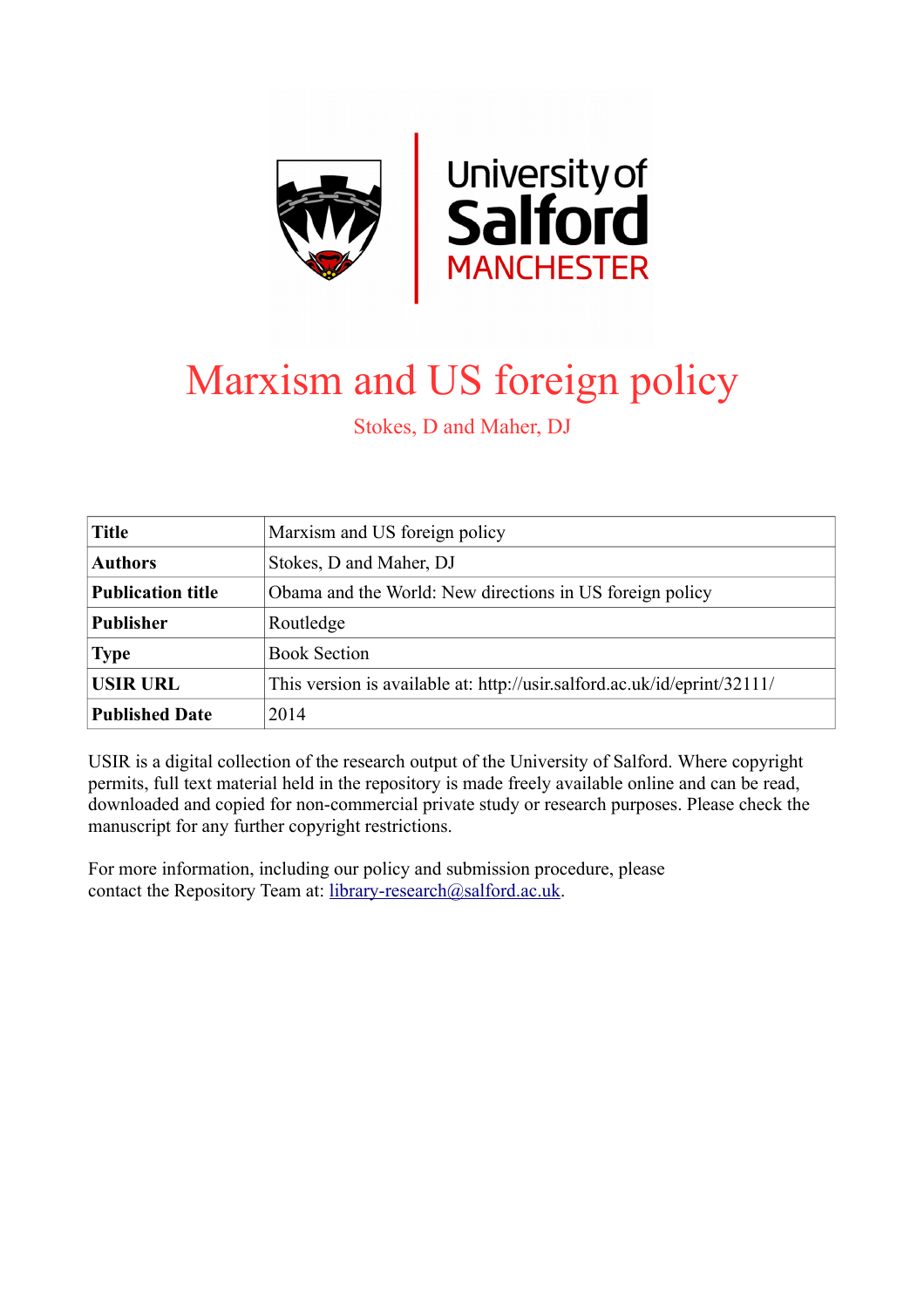### **Doug Stokes and David Maher. Revised 8 February 2013**

#### **Marxism and US foreign policy**

#### **Introduction**

-

During the previous decade, with the terrorist attacks on 9/11 coupled with the increased militarization of US foreign policy and the invasions and occupations of both Afghanistan and Iraq, analysts and students of IR have increasingly sought to employ critical International Relations (IR) theories that can interrogate not just the dominant discourses and social constructions of the discipline, but also the political and economic aspects of the social world itself. At the same time, neo-liberal globalization increasingly exacerbated concentrations of global wealth, with the richest 2 per cent of the world's people owning more than half of global household wealth. The bottom half of three billion people own barely 1 per cent. The UN Food and Agriculture Organization has shown that by the time you finish reading this sentence, a child will have died of hunger (a child dies every 5 seconds).<sup>1</sup> They conclude that twenty four *billion* dollars are needed to save five million children from starvation every year and yet the US-led war and occupation in Iraq has cost in excess of three *trillion* dollars, which is a 'conservative' estimate according to Joseph Stiglitz, former Chief Economist of the World Bank (Stiglitz & Bilmes, 2008, 2010).<sup>2</sup> This alone gives a clear indication of social priorities. Moving from a global to a national scale, wealth and power is still deeply concentrated with U.S. households in the top 20 percent of the income distribution earning more than 80 percent of the nation's wealth.

<sup>&</sup>lt;sup>1</sup> United Nations, 'Press Conference by United Nations Special Rapporteur on Right to Food. 26 October, 2007. http://www.un.org/News/briefings/docs/2007/071026\_Ziegler.doc.htm

 $2 \text{ In } 2010$ , Stiglitz & Blimes further argued that this three trillion dollar price tag is likely to be an underestimation. Online. Available at: http://www.washingtonpost.com/wpdyn/content/article/2010/09/03/AR2010090302200.html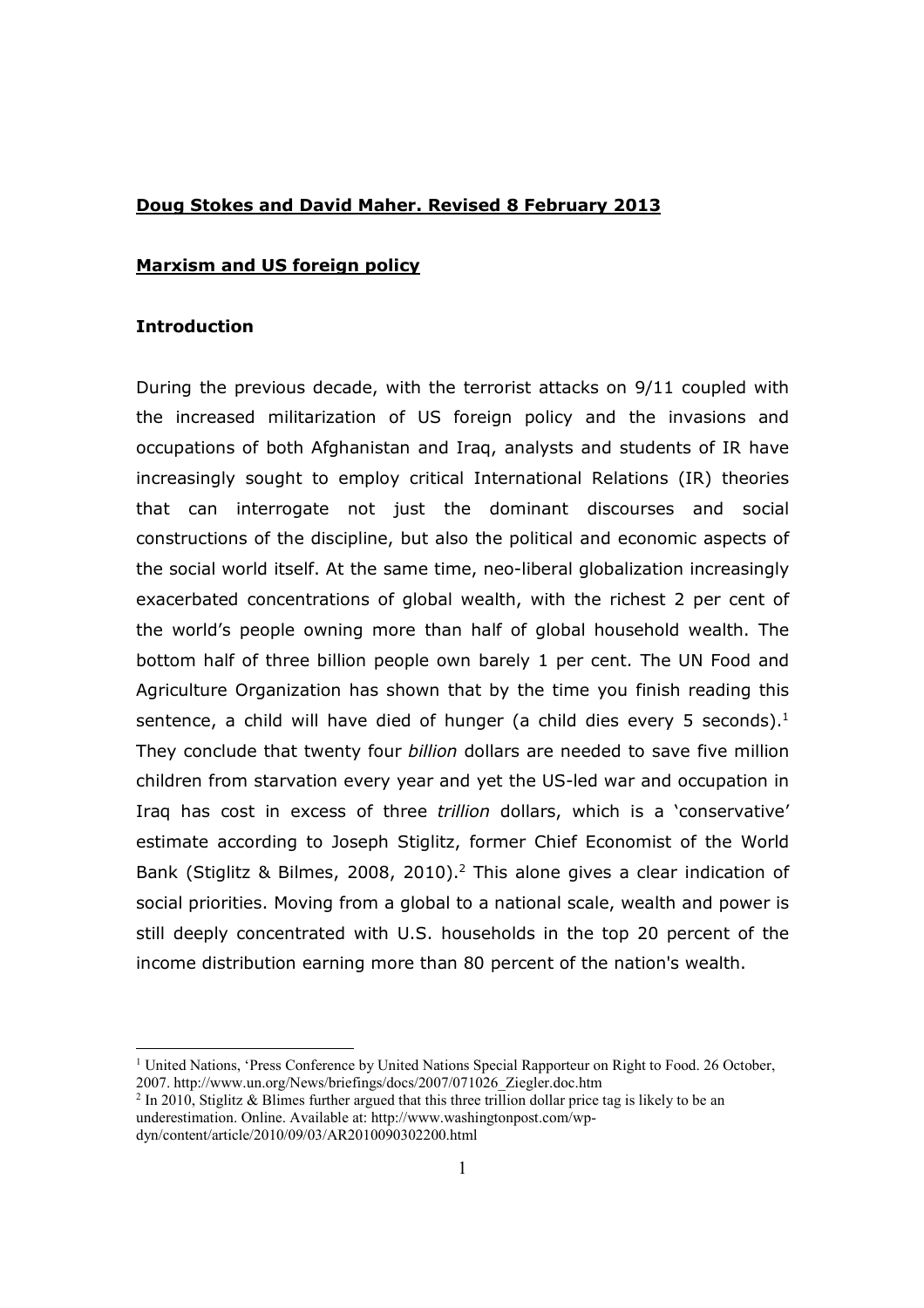According to Marxist theorists, these concentrations of wealth and power are an inevitable result of capitalism, an economic system in which a minority own and control the means of production and the great majority are forced to sell their labour power in order to survive. The purpose of this chapter is not to provide a 'Marxism 101' introduction to Marxist theory *per se*. This has been done in numerous books. Rather, this chapter seeks to show how Marxism is being used to understand the role of the US within global politics and the international political economy. As the key capitalist power within the global economy, the American state has been crucial in underwriting and supporting the expansion of capitalism as a mode of production across the globe throughout the post-war period. This support has ranged from economic reforms that have sought to maintain an 'open-door' global economy conducive for global business interests to strategic interventions to overthrow governments that are or have been considered hostile to either capitalist social relations or US political hegemony within the post-war order. Today, America's power and the way it is used has become a crucial concern of IR, with a 'long war' declared against nebulous enemies and potential hegemonic transition to China in a more multipolar world. This concern with the exercise of American power is best illustrated with the return of the concept of 'American Empire' across a broad range of theoretical and political sentiment.

Crucially, the world that we have described above did not form itself, but was in fact created through human actions and choices, as well as wider structural processes of historical transformation. As students of IR and US foreign policy we must thus ask: how did we arrive at a point in human history whereby the richest people on the planet, who often in turn come from the richest families, earn more in an hour than the poorest people earn in a lifetime? What can Marxism tell us about current trends in world politics and, as the world's dominant state, how can we analyze the role that US foreign policy has played in the construction and defense of global capitalism?

2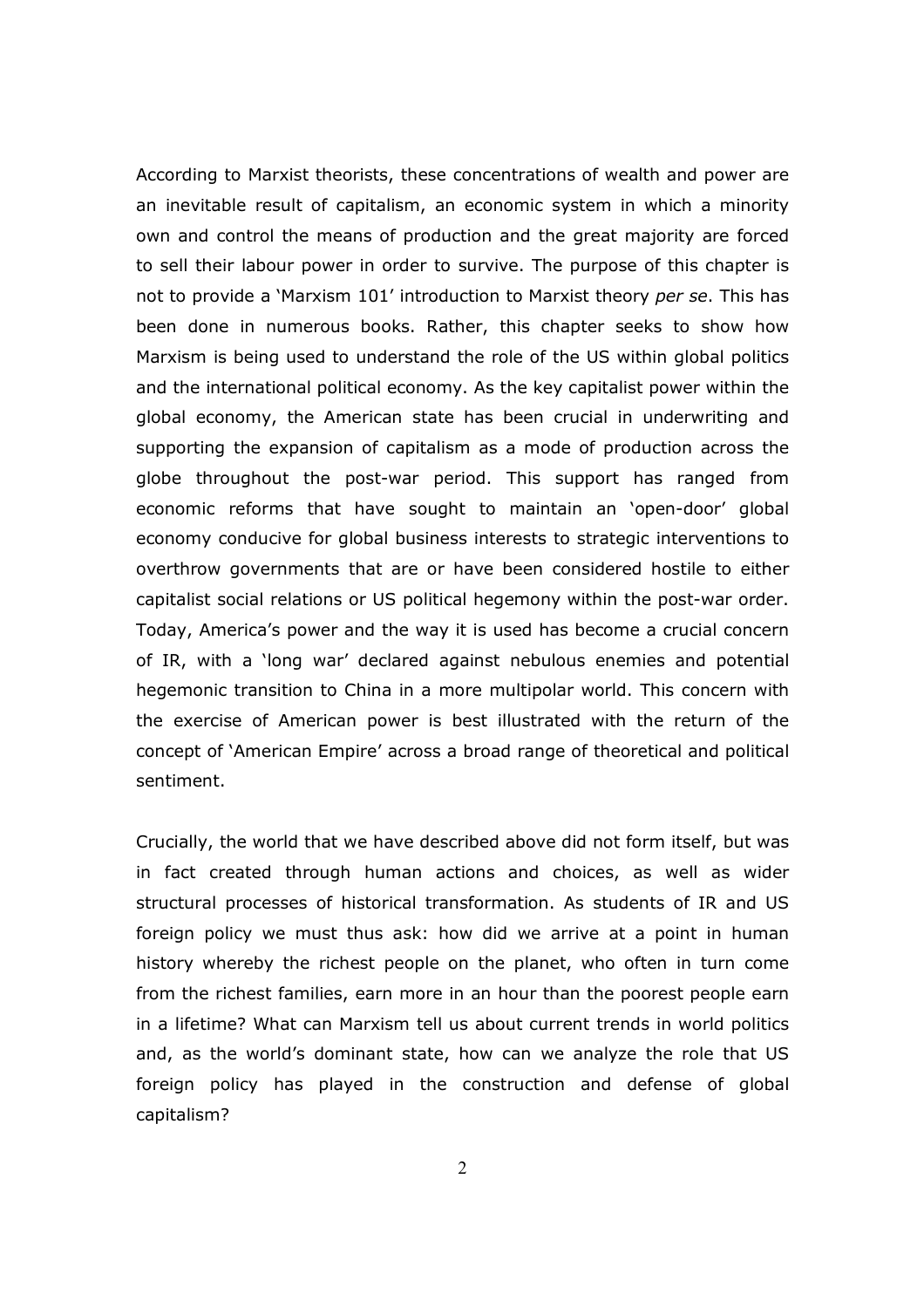#### **Imperialism**

-

Traditional Marxist approaches to US power are rooted within competing theories of imperialism. Imperialism itself can be defined as the policy process of extending a nation's authority through territorial acquisition (for example, the British Empire) or by the establishment of economic and political dominance over other nations and it can and often does take two forms. The first is a more formal type of imperialism that involves overt conquest, territorial control, direct military rule and so on. The second type is a more informal form of imperialism that often involves more indirect means of control through, for example, economic dominance through the imposition of 'free trade' regimes whereby trade arrangements are imposed on weaker countries by the imperial powers where they are strong (and thus guaranteeing economic preponderance) while ignoring these principles in areas where they are weak. A contemporary example would be the use of tariff barriers by rich nations to support domestic markets such as farming, while insisting on 'free trade' regimes for the poorer nations. In this way, surplus extraction occurs through a global market mechanism with no necessary need to use more formal types of imperialism such as military conquest.<sup>3</sup> In both types of imperialism, then, the ends remain the same: the extraction of surplus value, profits and raw materials from subordinates regions, while the means may differ.

Importantly, within the Marxist tradition, imperialism is intimately bound up with the historical internationalization of capitalism as a mode of production across the globe. That is, as capitalism as a mode of economic organization has historically extended beyond the rich and powerful nations, powerful states imposed their economic interests on other non-capitalist regions and thereby incorporated them within the capitalist global economy that they

<sup>&</sup>lt;sup>3</sup> For the classic article on this distinction see Gallagher, J and Robinson, R (1953) 'The Imperialism of Free Trade' *The Economic History Review*, VI:1 http://www.mtholyoke.edu/acad/intrel/ipe/gallagher.htm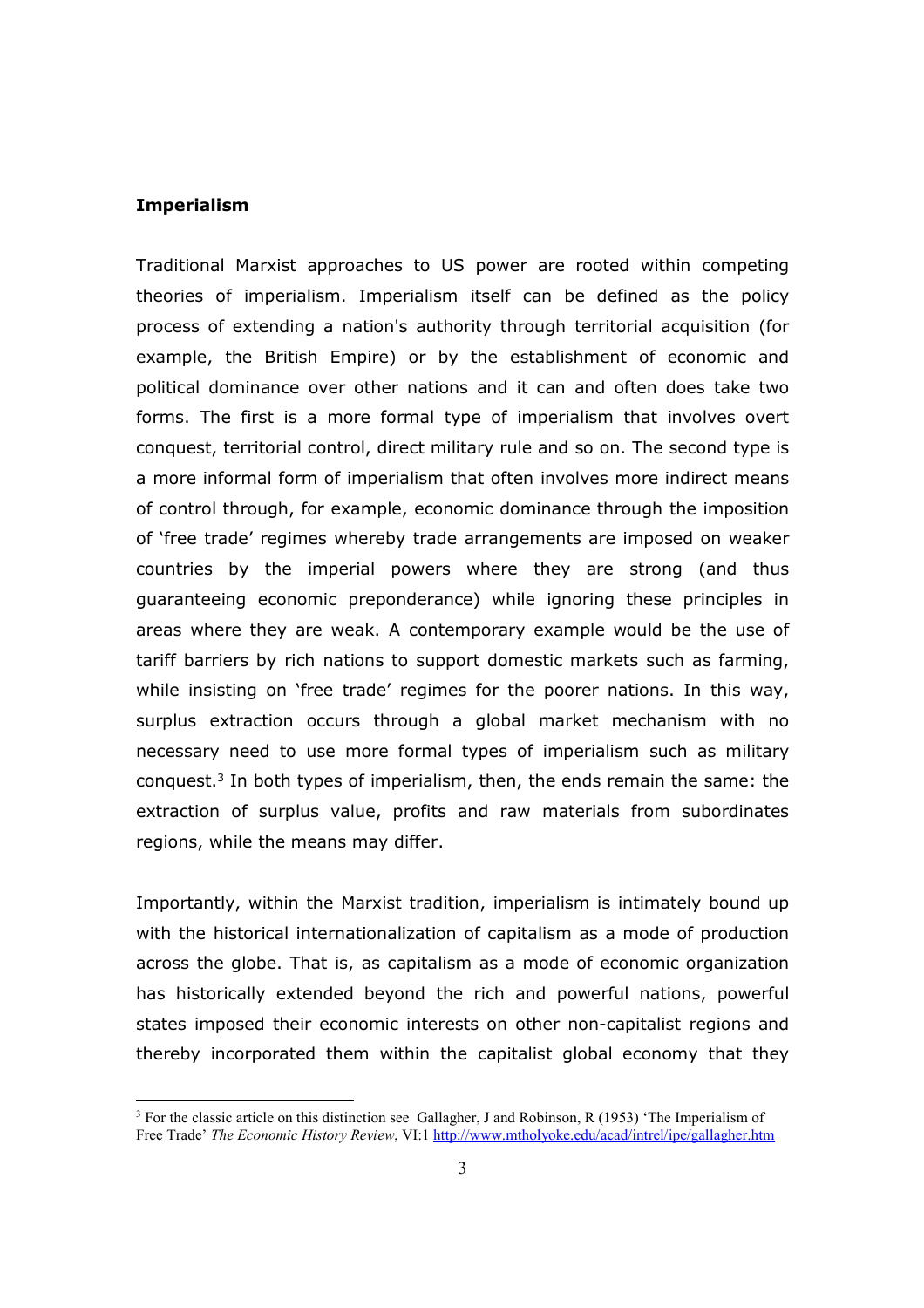effectively controlled. One only has to briefly examine the history of European colonialism to see uneven development and the legacy of this process, not least of which are continued post-imperial conflicts rooted in the arbitrary 'stitching' of cultures, tribes and faiths together.

However, while there are agreements within Marxism about these common features of imperialism, there are quite strong divergences over the motivations for imperial expansion, what imperialism means for the international system in terms of war and peace and more importantly for this chapter, the role that the state and interstate relations play within contemporary forms of global imperialism. The two key differences are heavily rooted in the early Marxist debates between two contending theories of imperialism. The first is Lenin's inter-imperial rivalry thesis (IIR) that posits the inevitability of rivalry and conflict within International Politics as a result of the expansion of rival imperialisms. The second is Kautsky's Ultraimperialism thesis (UI) that posits the possibility of peaceful cooperation between imperial powers. We now outline these different theories and how they feed in to contemporary Marxist debates on US foreign policy.

#### **Lenin: Inter-Imperial Rivalry**

Turning to Lenin's IIR thesis, he argued that the processes of political and military domination of the world by the great powers were a logical outcome of the steady internationalization of those same state's economic interests. That is, as capitalism developed, those states that had the lead in this process, namely the European great powers, had also expanded their economic interests abroad to encompass other territories and countries. Given the tight integration between the state and business elites, it was logical that the military power of the state would be used to defend its economic interests as well.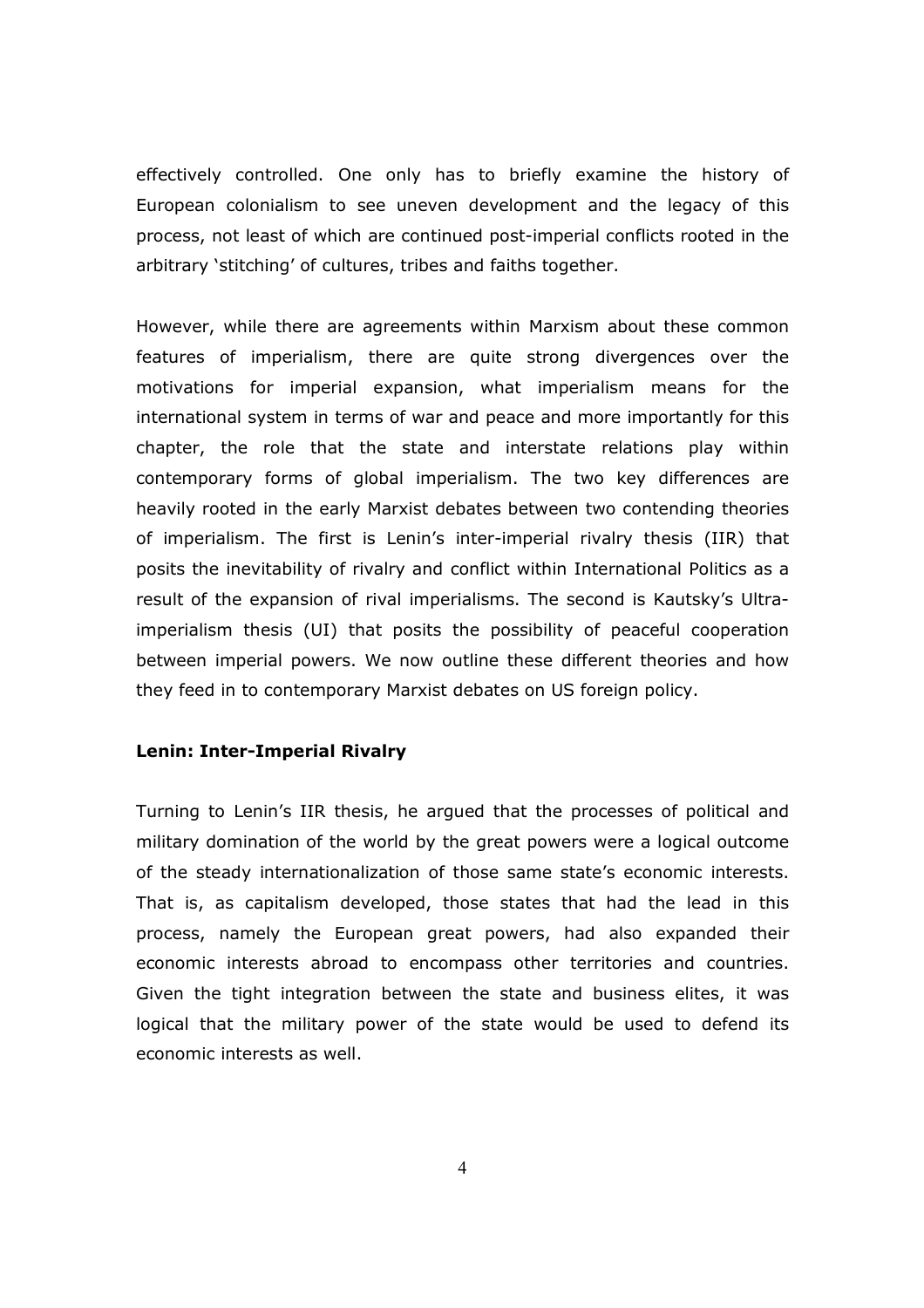For Lenin's thesis, the most important part of this process was less the fact of overseas capitalist expansion, but what this meant for interstate relations between the capitalist powers. For Lenin, as these states (and their political alliances) expanded their imperial interests abroad, an inevitable rivalry would increase as they jockey for power and raw materials throughout the world.

As Lenin makes clear, businesses and capital will naturally seek to expand beyond the home state's borders as they grow larger and this process is driven by the fact that capital needs productive outlets in overseas markets and tends towards monopolisation (smaller firms get swallowed up by bigger firms) while national markets are not big enough to soak up the products produced. Overseas markets also provide new outlets for goods as well. However, as powerful nations carve up the globe in their economic and political interests, there is the ever present threat of interstate war as states' interests collide. As such, according to the IIR theory, there is zero-sum logic to the internationalization of capitalism whereby processes of imperial expansion always threaten war as imperialist powers' interests are threatened by other great powers jockeying for political and economic hegemony. In many ways, Lenin's IIR thesis is similar to Realist analyses of IR, except that realists tend not to unpack how the 'national interest' is derived and of course in the Marxist case, rivalry is rooted within the expansive logic of capitalism, not the logic of anarchy.

In applying the IIR thesis to present day US foreign policy, the thesis received a massive fillip with the US invasion and occupation of Iraq, with many commentators using the concept to understand the motivations of the US war drive in the Middle East. After all, here is a region that has long been subject to Western imperialism and possesses an abundance of one of the most important raw resources in the world: oil.

5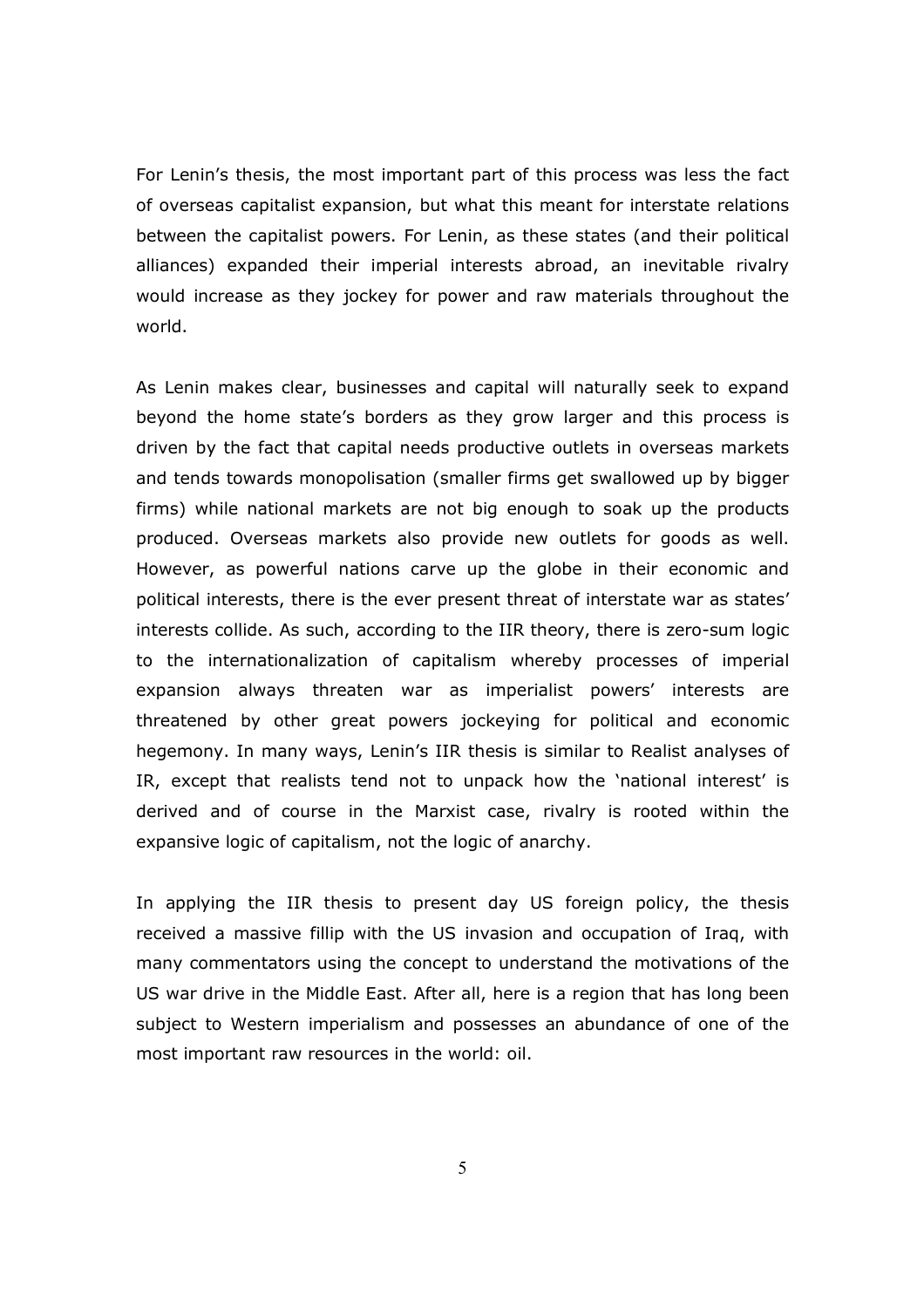Foster captures this argument well when he argues that 'intercapitalist rivalry remains the hub of the imperialist wheel … In the present period of global hegemonic imperialism the United States is geared above all to expanding its imperial power to whatever extent possible and subordinating the rest of the capitalist world to its interests'.<sup>4</sup> By extension, contemporary US imperialism is seen as the result of the unified interest of the predominant sectors of US business, which need to ensure and manipulate export markets for both goods and capital. Accordingly, business interests are thus seen as essentially controlling the American state with military competition between competing powers an extension of international economic competition, which is in itself driven by the expansionist nature of capitalism.

As we have seen above, then, inherent in the IIR thesis, as well as more recent analyses of American foreign policy is often an instrumentalist theory of the state. Simply stated, instrumentalist accounts argue that the state is a mere 'instrument' in hands of national elites. As Miliband, one of the chief proponents of state instrumentalism argued, 'the ruling class of a capitalist society is that class which owns and controls the means of production and which is able, by virtue of the economic power thus conferred upon it, to use the state as its instrument for the domination of society' (Miliband 1969: 13).<sup>5</sup> This theorization of the American state (and by extension, US foreign policy) tends to reduce American decision making down to the economic interests of the American capitalist class, with the American state's primary function one of ensuring the necessary conditions for profit maximization for US corporations throughout the globe. Inherent within this theory of the American state is an economic reductionism whereby the political and strategic logics of US statecraft are subordinated to the economic interests of American capital with the state the central organizational conduit of this process. The projection of American power is thus seen as little more than

<sup>4</sup> Foster, J. (2003) 'The New Age of Imperialism', *Monthly Review*, 55:3, p.13.

<sup>5</sup> Miliband, R. (1969) *The State in Capitalist Society,* New York: Basic Books, p.23.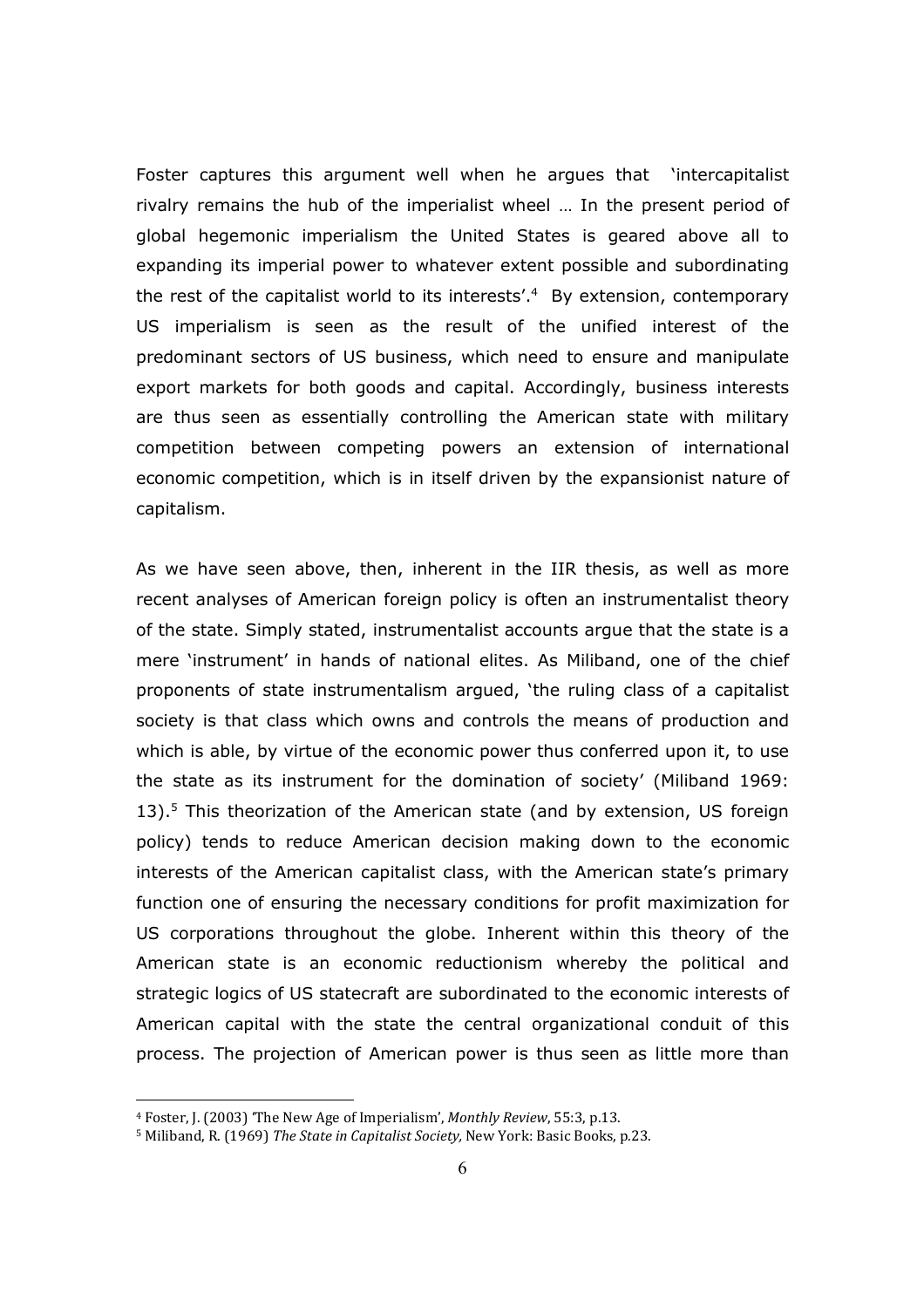the extension of an iron fist for corporate interests (we will critique this position later in the chapter).

#### **Kautsky: Ultra-imperialism and the liberal post-war order**

Counter posed to Lenin's stark portrait of interstate relations stands the ideas of Lenin's contemporary Karl Kautsky who coined a rival theory of imperialism termed 'ultra-imperialism'. Unlike Lenin, Kautsky posited the potentiality for the powerful capitalist nations to develop common-interests in exploiting the globe and for their respective capitalists to prefer collaboration and spheres of influence rather than the costly and often deeply destabilizing phenomenon of war. Rather than reading interstate relations and the internationalization of capitalism as a zero-sum game, Kautsky instead argued that businesses and states will instead prefer to fashion forms of cooperation and coordination between themselves. That is, states can cooperate within a common framework and, crudely put, agree to carve up the globe between them. This form of coordination and collaboration can be seen in the operation of US foreign policy in the post-war period when the US emerged as the key hegemonic power within the global economy.

How did the US emerge as the key power within the capitalist global economy? The US role as the lead state within world capitalism became increasingly clear with the decline of Britain, the custodian of global free trade prior to the end of the Second World War. US power in the post-War period was underwritten by its unrivalled military, political and economic power. At the end of the War, for example, the US had almost half of the world's manufacturing capacity, the majority of its food supply and nearly all of its capital reserves. In this new role, post-war US foreign policy was formulated around a dual strategy: the maintenance and defence of an economically liberal international system conducive for business expansion

7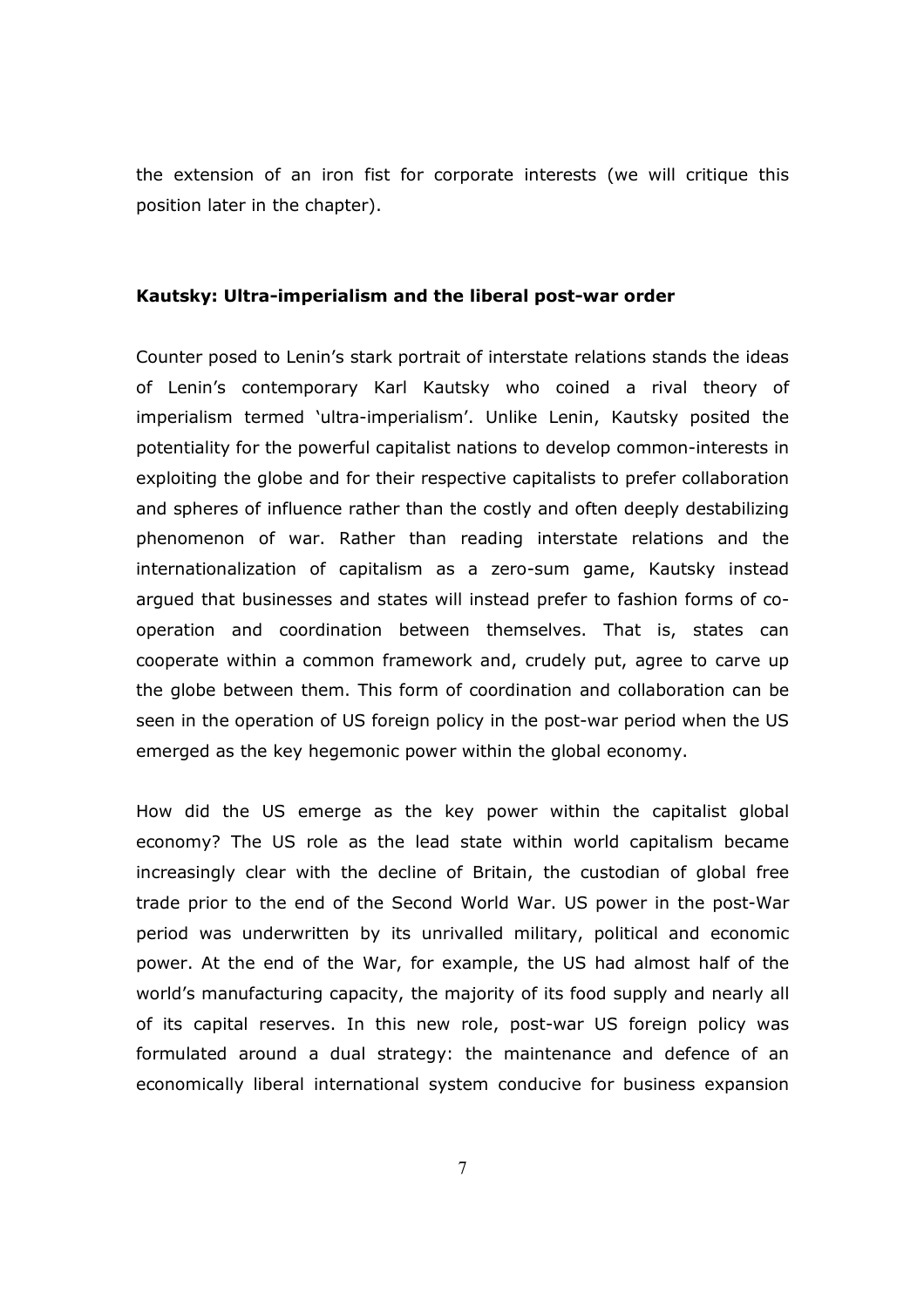coupled with a global geo-strategy of containing social forces considered inimical to capitalist social relations.

Importantly, in this endeavor the American state acted not just in its own interests but also in the interests of other core powers that relied upon the American state to contain the spread of world communism, rollback third world nationalism and to underwrite the institutions and enforce the rules of the liberal international order. This liberal order was concretized through the American dominated Bretton Woods institutions that helped fashion the postwar order, the internationalization of American capital and business models (primarily through American foreign direct investment) and US dominance of the strategic frameworks of other core powers, for example NATO for Europe and the Japan-US Security pact.

US hegemony was thus positive-sum, and the post-war order was a form of ultra-imperialism, in so far as US power benefited other core capitalist powers and provided a coordination mechanism where common interests were represented by the US state. Importantly, this positive-sum generic reproductive function for global capitalism has formed a key component of American power and has undergirded its hegemony in the post-war international system. In a sense, then, American power has played a systemmaintaining role that has benefited a number of core states as well as America itself, and US foreign policy in the post-war system has acted to expand and defend capitalism throughout the globe while attempting to (largely successfully) pacify geo-political rivalries between the great powers through providing sets of collective security and economic goods for the capitalist system as a whole. As such, we can describe the post-war order that the US was instrumental in creating as a form of ultra-imperialism.

8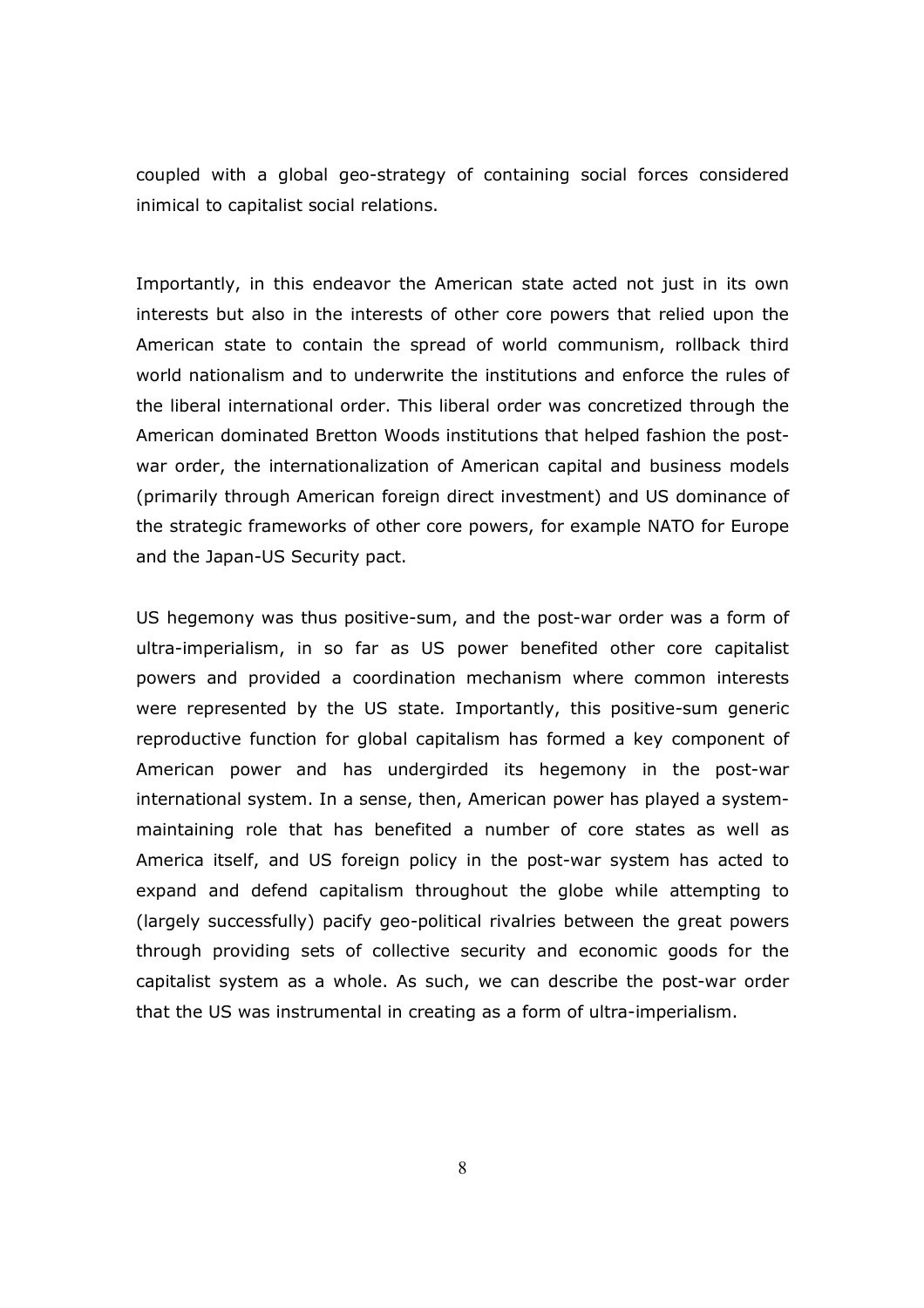#### **US Cold War policy**

US foreign policy during the Cold War era thus sought a number of key objectives. First, it sought to build up and integrate a revitalized Western Europe and Japan-centered East Asia under its hegemony. Although this process benefited these regions, this was not a multilateral order as many liberal theorists claim, but was in fact what could be called a 'conditional multilateralism' insofar as multilateral forms of order were acceptable to US planners as long as it suited Washington's interests. Importantly, US hegemony relied upon consent as well as force, and its forms of highly successful economic success based on innovative Fordist type industrialization methods provided attractive models for other capitalist states keen to recover from the devastation of the Second World War. In this way, the American state emerged as the key power within the capitalist global economy, a hegemony that it continues to enjoy today.

Second, the American state sought to play a system maintaining role whereby US power was used to defend the liberal international order against threats from anti-systemic movements and it thus benefited other core capitalist states and allowed them to both prosper economically through the buildup of economic interdependence but also strategically as US power was used to both prevent Soviet expansion within Western Europe, but also to police the developing world. This policing function was driven by a desire to not only contain Soviet inspired insurgencies but also forms of independent nationalism that threatened crucial raw resources (for example, oil) or that posed symbolic threats to US global hegemony by challenging the US-led global system. To this end, the US sought to install and support authoritarian forms of rule as developing world democracies were often seen as potentially dangerous as there always existed the threat that these democracies may prove to be too responsive to majoritarian interests that invariably favored wealth redistribution given the often extreme concentrations of wealth found in the developing world. The anti-democratic nature of US policy in the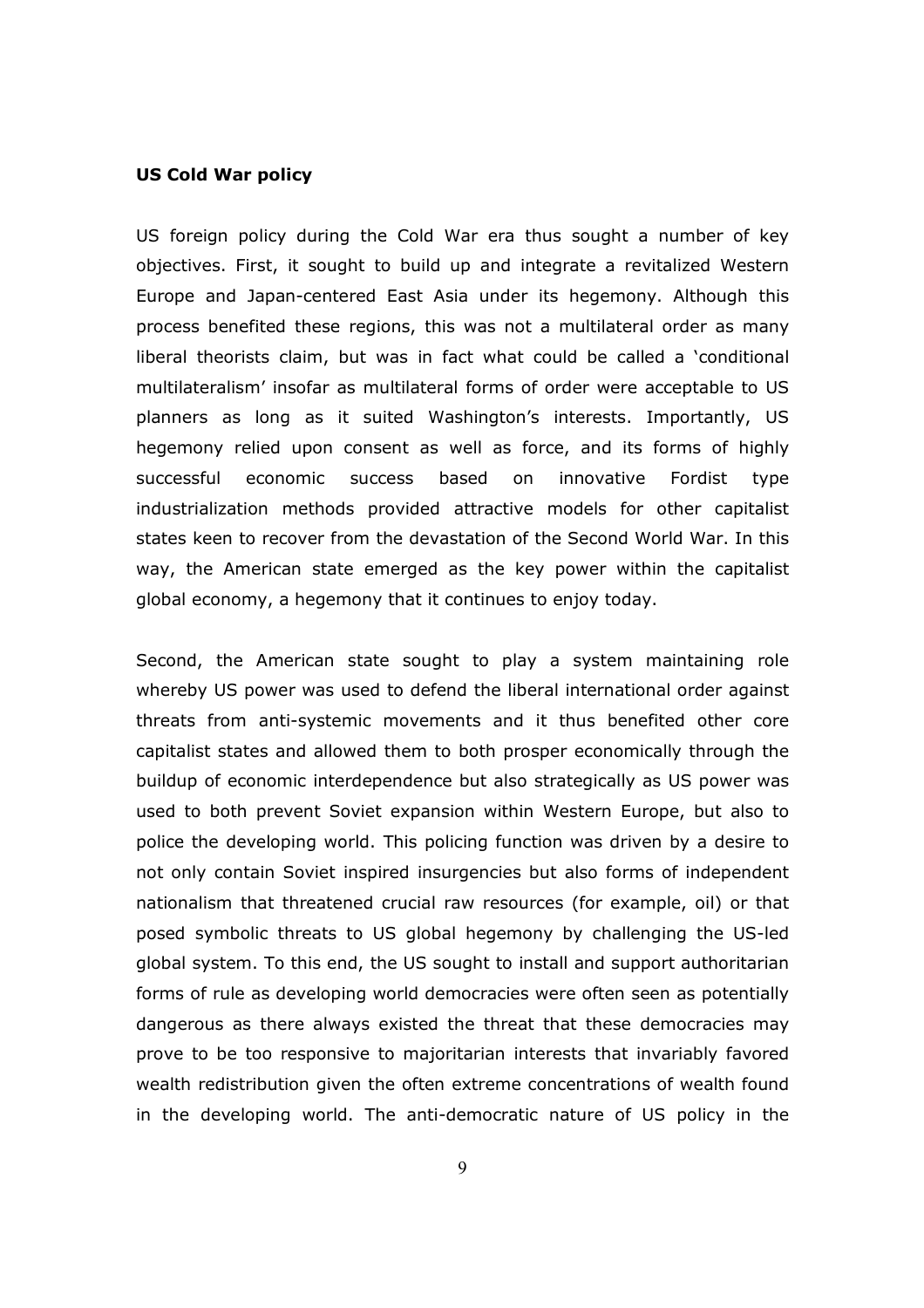developing world ran throughout the Cold War period as the various USbacked anti-democracy coups in Iran (1953), Guatemala (1954), Indonesia (1965), Chile (1973), Nicaragua (1984) amply illustrate. In short, the ends were used to justify the means.

The human cost of this support was enormous with all but two hundred thousand of the twenty million people that died in wars between 1945 and 1990 dying in the Third World. Furthermore, US interventions during the Cold War were frequently justified with anti-communist rhetoric but they often extended far beyond real or imagined Soviet aligned communists to encompass a wide range of progressive social forces that sought social change in their often highly class stratified societies. In a profound sense, then, US foreign policy during the Cold War was often closely aligned with a wide range of reactionary and anti-progressive regimes that by the nature of the US's global interests formed a containment mechanism for the prevention of social change in the developing world.

Crucially, Marxist scholars seek to broaden the understanding of Cold War US foreign policy from a simple narrative of Soviet containment by also incorporating the economic interests of the US as a key capitalist power, as well as the strategic and political logics of US statecraft. US foreign policy is thus embedded within wider structures that are not exhausted by a realist logic of strategy or a liberal strategy of what we might call a 'muted idealism' during the Cold War.

We now turn to develop the ways in which contemporary Marxist theorists have taken these theories of imperialism and applied them to US foreign policy after 9/11. In particular, we are interested in examining the work of the 'Global Capitalist' school.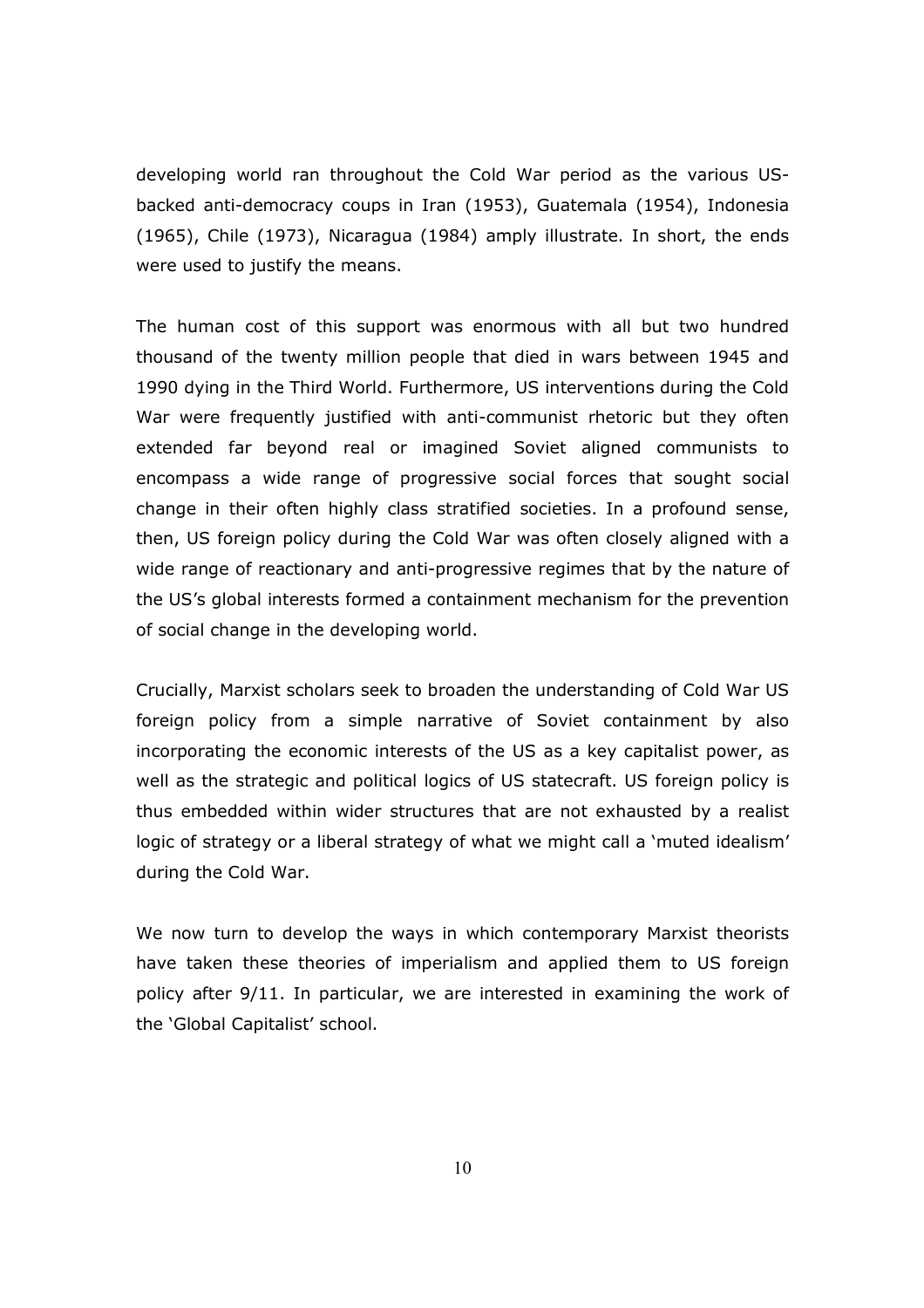#### **Globalization and post-Cold War US foreign policy**

The concept of globalization has come to increased prominence, especially after the end of the Cold War when the capitalist world was freed from the constraints placed upon it by the existence of the Soviet Union. The global economy became truly integrated under western hegemony, with neo-liberal shock therapy applied throughout the third world and also the former Soviet Union, a hitherto tightly closed sector of the global economy. Capital literally 'went global' and the barriers to the circulation of international finance were torn down with a wave of privatizations and neo-liberal reforms. Alongside the emergence of an increasingly globally integrated economy, there emerged a broad range of academic sociological and political works that analyzed these trends under globalization.

In particular, there has emerged a key body of work known under the broad rubric of global capitalist approaches. These new approaches argued that accompanying the rise of an increasingly globally integrated economy, new global state and class structures were also forming. This new form of global empire increasingly bypassed or transformed state structures. Perhaps the best known of these approaches was the surprise best seller *Empire* by Hardt and Negri. However, the most cogent work within Marxism has been developed by William Robinson who examines transnational trends under globalization and the ways in which the transnationalization of capital is impacting upon forms of contemporary US foreign policy. For Robinson, the new global economy has allowed an increasingly transnationally based capital to reorganize production relations that supersede national economies and national states with national systems of production becoming fragmented and integrated into a new global configuration.

Robinson contends that we are witnessing the increased transnationalization of the state as capital becomes increasingly transnationalized. Transnationally orientated states provide the national infrastructure that is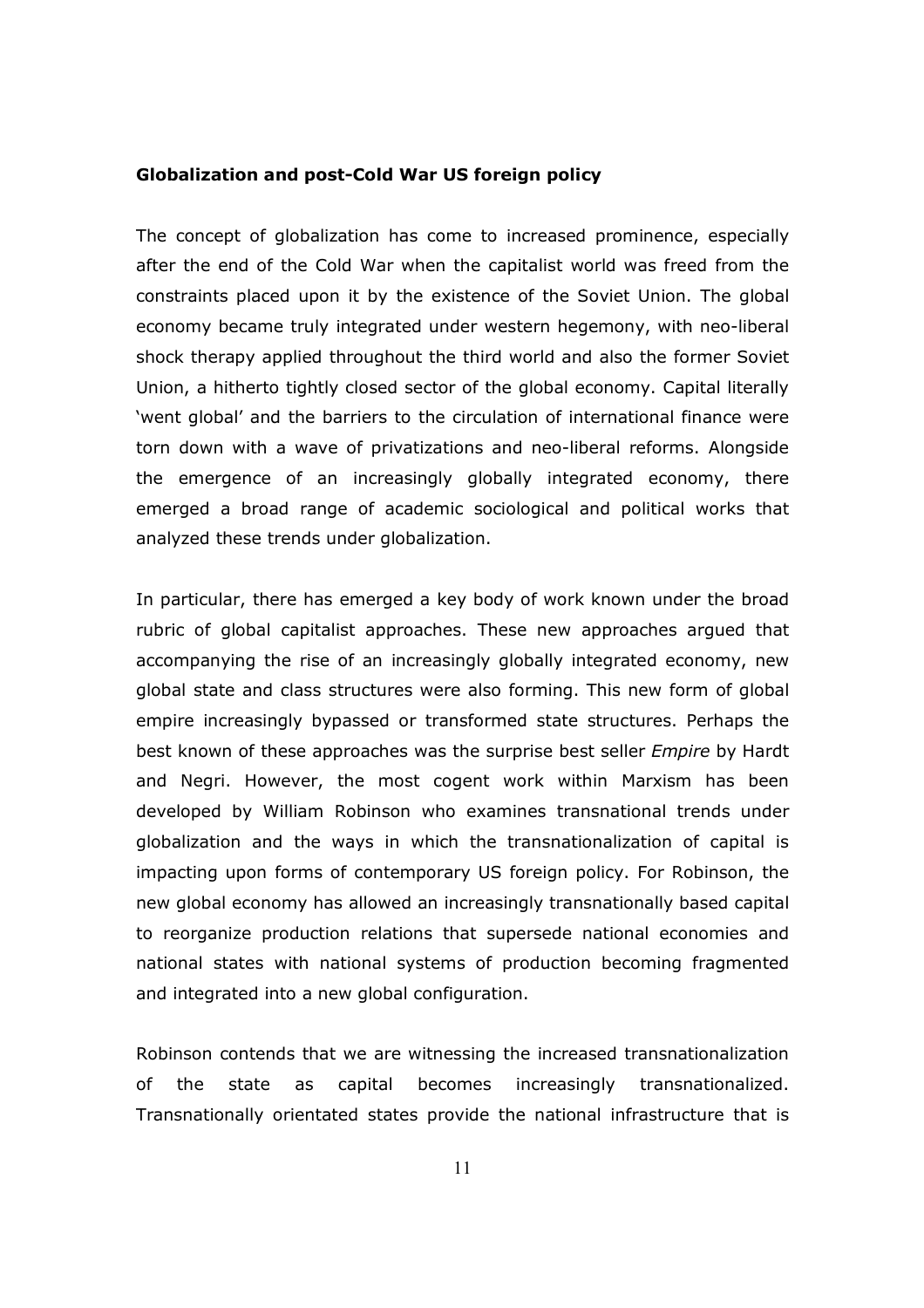necessary for economic activity, adopt policies that assure internal economic stability and maintain social order through both coercive and consensual means. In short, transformed nation states adopt and implement neo-liberal reform which is the primary policy modality of capitalist globalization which in turn integrates them as circuits within the transnational circulation of capital. The Transnational state (TNS) thus encompasses both the transformed and transnationally orientated neo-liberal nation-states *and* supranational economic and political forums such as the IMF, World Bank and WTO. While these forums do not, as yet, have any centralized institutional form reminiscent of a formal state, they nonetheless provide a coordinating mechanism necessary for global capital accumulation. Concomitant to the rise of this TNS is the emergence of a new global class: the Transnational Capitalist Class (TCC). This new global class is directly related to the changes in the global organization of production and the rise of a nascent TNS. Importantly, this reconfiguration of global class relations changes the dynamics of competition between nation-states with the potential for interimperialist rivalry and war shifting from competing nation-states to new global oligarchies competing within a transnational environment (Robinson 2004).

Robinson's portrait of contemporary globalization has very clear implications for the analysis of contemporary imperialism and US foreign policy, insofar as traditional analyses tend to foreground the nationally bounded nature of the imperial project (as we saw above). However, Robinson argues that to analyze the US as an imperialist power misses a crucial nuance in contemporary capitalist globalization. That is, rather than competing nationstates, or even competing blocs (for example East Asian versus European capital), the age of transnational capital now means that there is a diffusion of capitalist interests so that one can no longer territorialize interests within a bounded nation-state. For example, investors from the US have billions of

12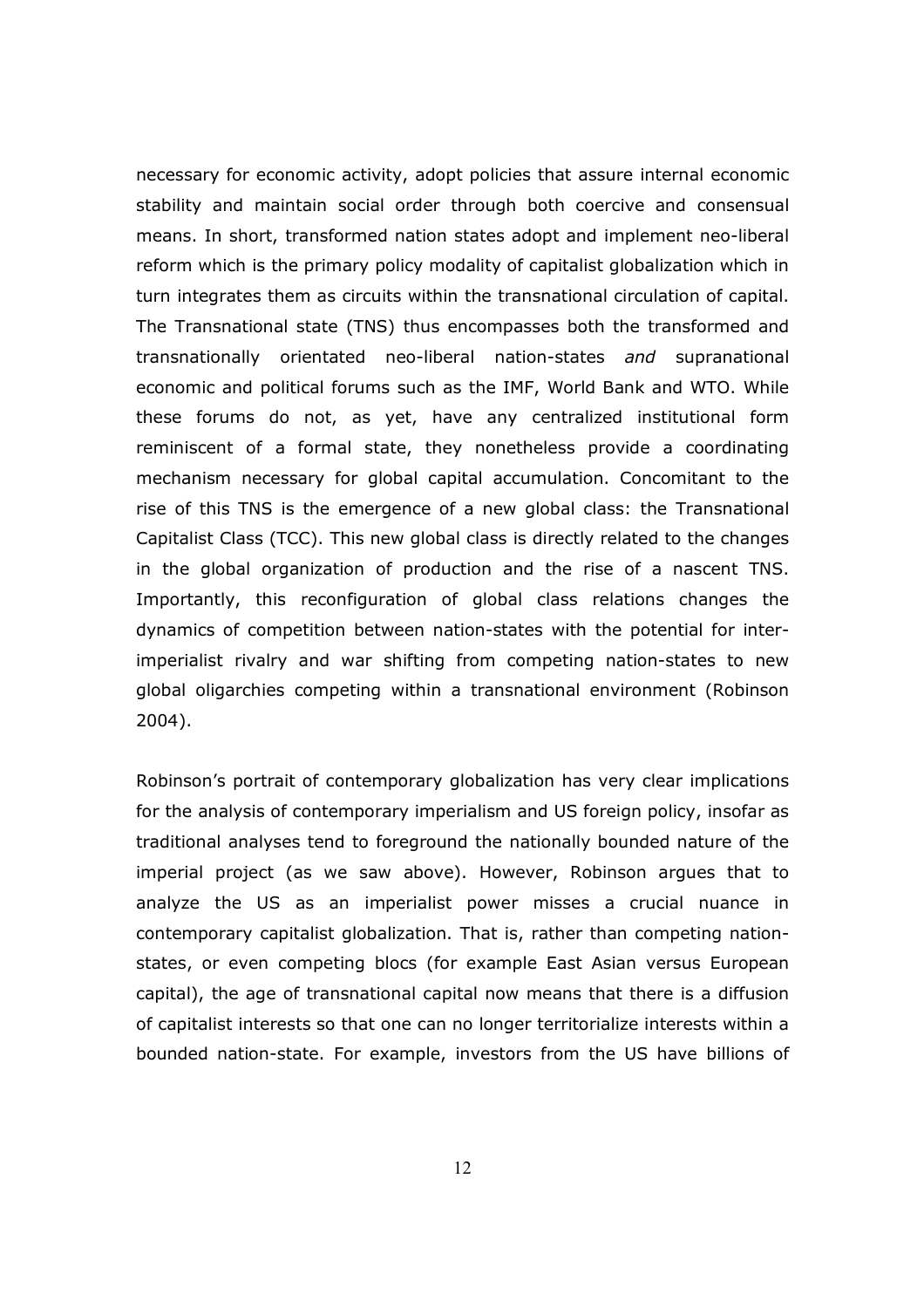dollars invested in Asia; economic dynamism in this region, thus argues Robinson, 'benefits those investors as much as it benefits local elites'.<sup>6</sup>

He therefore rejects outright a theory of world order as characterized by the potential for inter-imperial rivalry between competing capitalist states. Importantly, this does not mean that leading capitalist states are no longer central to the maintenance of global capitalism, and Robinson contends that the US state continues to be the global hegemonic capitalist state. However, and this is the crucial point, for Robinson the US state now acts as the central agent of *transnational* capital, rather than a nationally grounded US ruling class, with US military preponderance acting not to secure *American* hegemony vis-à-vis potential geopolitical rivals, but for the interests of transnational capital as a whole. Robinson is unequivocal about this, and he argues that 'US military conquest does not result in the creation of exclusive zones for the conquerors exploitation … but the colonization and recolonization of the vanquished for the new global capitalism and its agents … the US military apparatus is the ministry of war in the cabinet of an increasingly globally integrated ruling class'.<sup>7</sup>

In relation to US intervention in oil rich regions, this *transnational*, positivesum organizational role played by the American state is most clear. Rather than interpreting US intervention in, for example, Iraq as a case of US imperialism using its military might to exclude oil corporations from competing nations (for example, France or Russia) it is far more accurate to view US intervention as part of the generic role that the US state has long performed in 'stabilizing' market-orientated political economies throughout the Middle East (ME) for the generic interests of global capitalism as a whole. That is, by underwriting transnationally-orientated political economies in the ME, the US has deliberately guaranteed security of oil supply to *world* 

<sup>6</sup> Robinson, R. (2004) *A Theory of Global Capitalism: Production, Class and State in a Transnational World,* Maryland: John Hopkins University Press, p.131.

<sup>7</sup> Robinson, R. (2004) *A Theory of Global Capitalism: Production, Class and State in a Transnational World,* Maryland: John Hopkins University Press, p.140.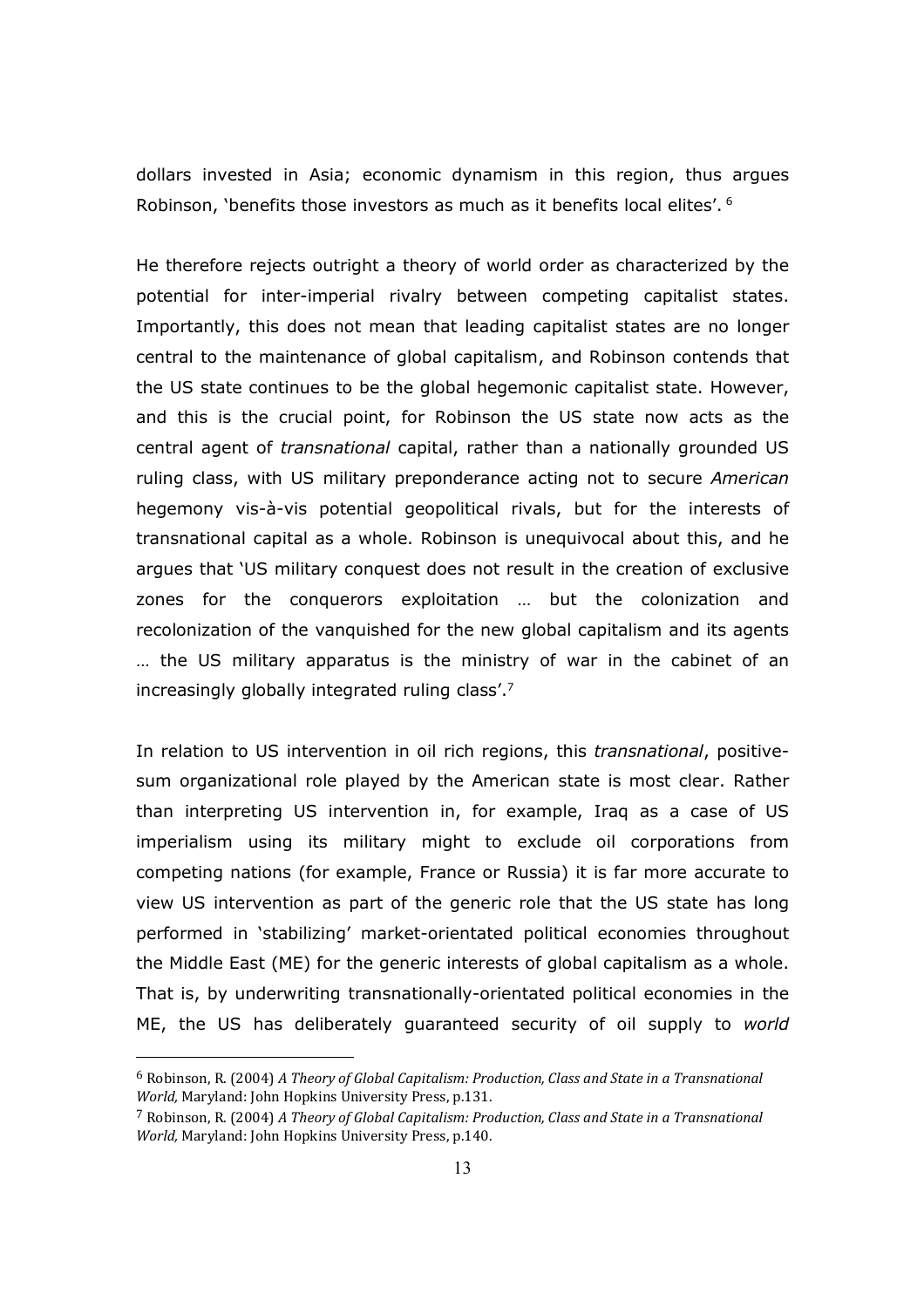markets. As such, US intervention in these regions (of which the Iraq invasion is a paradigmatic example) has benefited other core capitalist states as much as it has the US.

The destination of oil from the Persian Gulf illustrates this point most clearly: although the US enjoys strategic primacy in the ME, it only draws ten percent of its total oil supplies from the region. The remainder is shipped primarily to Japan, Europe and increasingly China. IIR theorists that analyze the intervention in Iraq in stark terms thus presume that other capitalist states do not have an equally important interest in the US working to guarantee both regional political economies open to capital penetration and state structures able to discipline social forces (be they nationalist, Islamist or explicitly anti-capitalist) that may threaten the security of oil supplies to *world* markets.

In sum, Robinson builds upon Kautsky's argument by arguing that we have thus entered an era of decentred and deterritorialized transnational Empire that escapes the territorialized logic of earlier imperialisms and the geopolitical competition inherent within inter-imperial rivalry theories. Needless to say, his conclusions also have major ramifications for the analysis of US foreign policy and American intervention within the global economy. We now turn to consider some problems with the 'global capitalist' approach and its application to US foreign policy.

#### **The Dual Logic of US Foreign policy**

Along with other 'global capitalist' theorists, Robinson provides a muchneeded corrective to the overly statist and instrumentalist accounts of traditional historical materialist analyses of US empire. The more economically reductionist Marxism has always been weak on the development of the liberal order in the post-war system and on the role that geo-politics and strategy have played in US foreign policy (while realist and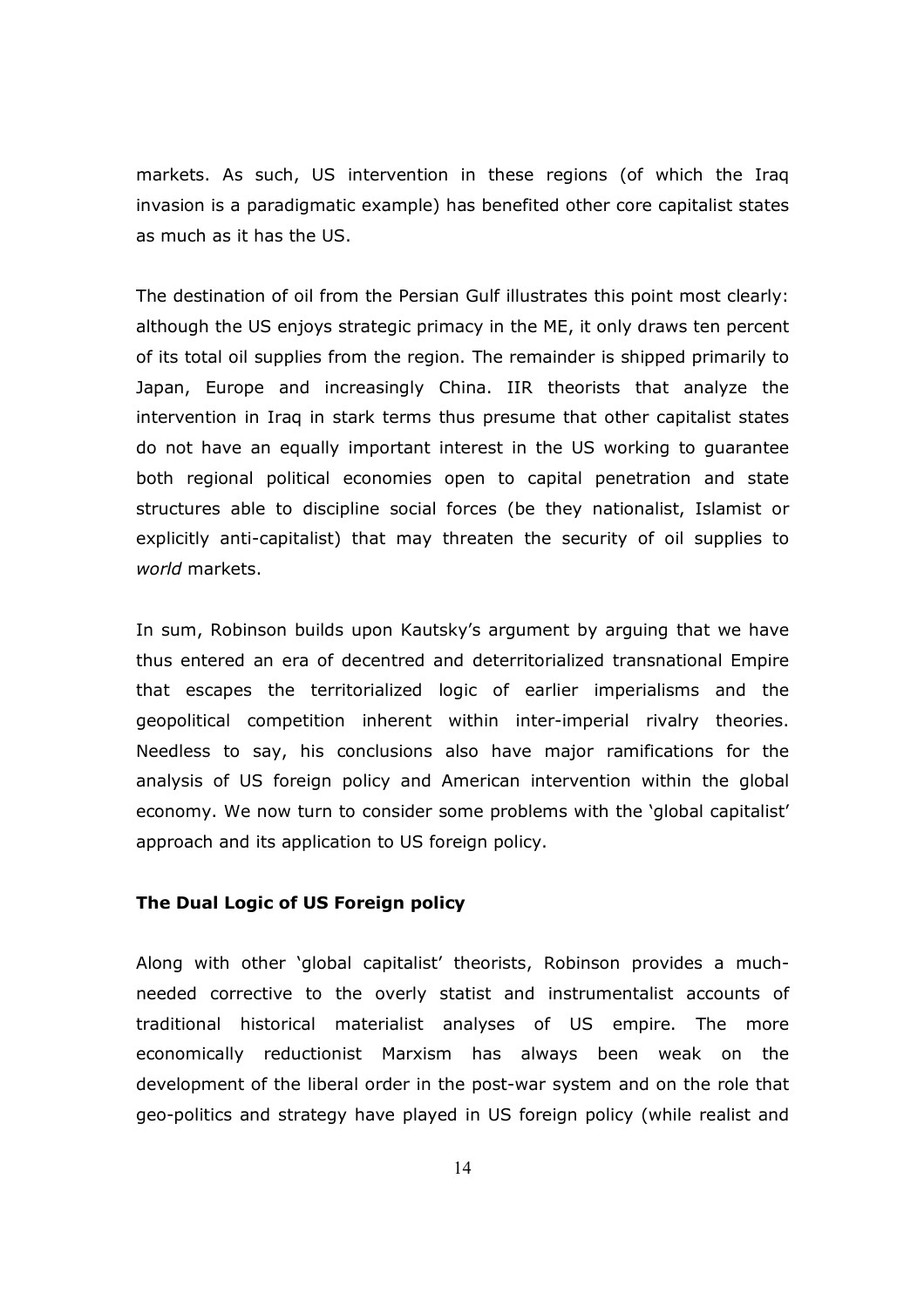liberal approaches to US foreign policy have in turn been weak on the political economy of US foreign policy or have ignored the often destructive and destabilizing role that Western economic intervention has played).

However, while his work serves as a useful corrective to these approaches, we wish to argue that Robinson also fails to capture the full logic of contemporary US foreign policy, and in particular underplays the role that the US performs in securing interests for *the US state* as the lead actor within the globalised capitalist environment.

When arguing that the US intervenes in order to pursue a *transnational* capitalist agenda on behalf of the TCC, Robinson fails to take full account of the overwhelming preponderance that *territorialized* US capital has within the global market system. This nationalized dominance of the global economy is most clearly seen in the geographical location of key members of the socalled TCC. For example, in 2011 the US headquartered 133 of the world's 500 largest businesses. The second largest was Japan with 68, followed by China with  $61<sup>8</sup>$  In the same year, the US was the largest recipient of Foreign Direct Investment (FDI) with \$227 billion of inward FDI. This figure is almost double the amount of inward FDI in China, which, with \$124 billion, is the second highest recipient of FDI. In terms of FDI outflows, the US is also the largest source of FDI. In 2011, the US reached a record high of \$397 billion of outward FDI, more than triple the amount when compared to Japan, the next highest with  $$114$  billion.<sup>9</sup> Of the world's richest members of the socalled TCC, the majority are American, with eleven of the world's twenty richest people holding US citizenship, followed by two citizens with French citizenship.

More significantly, the interests of *American* capital are secured throughout the structures and institutions of transnational capitalism, primarily by

<sup>8</sup> Data available from CNN Money. Online. Available at:

http://money.cnn.com/magazines/fortune/global500/2011/index.html

<sup>9</sup> UNCTAD, *World Investment Report 2012*, p. 4, pp. 169-170.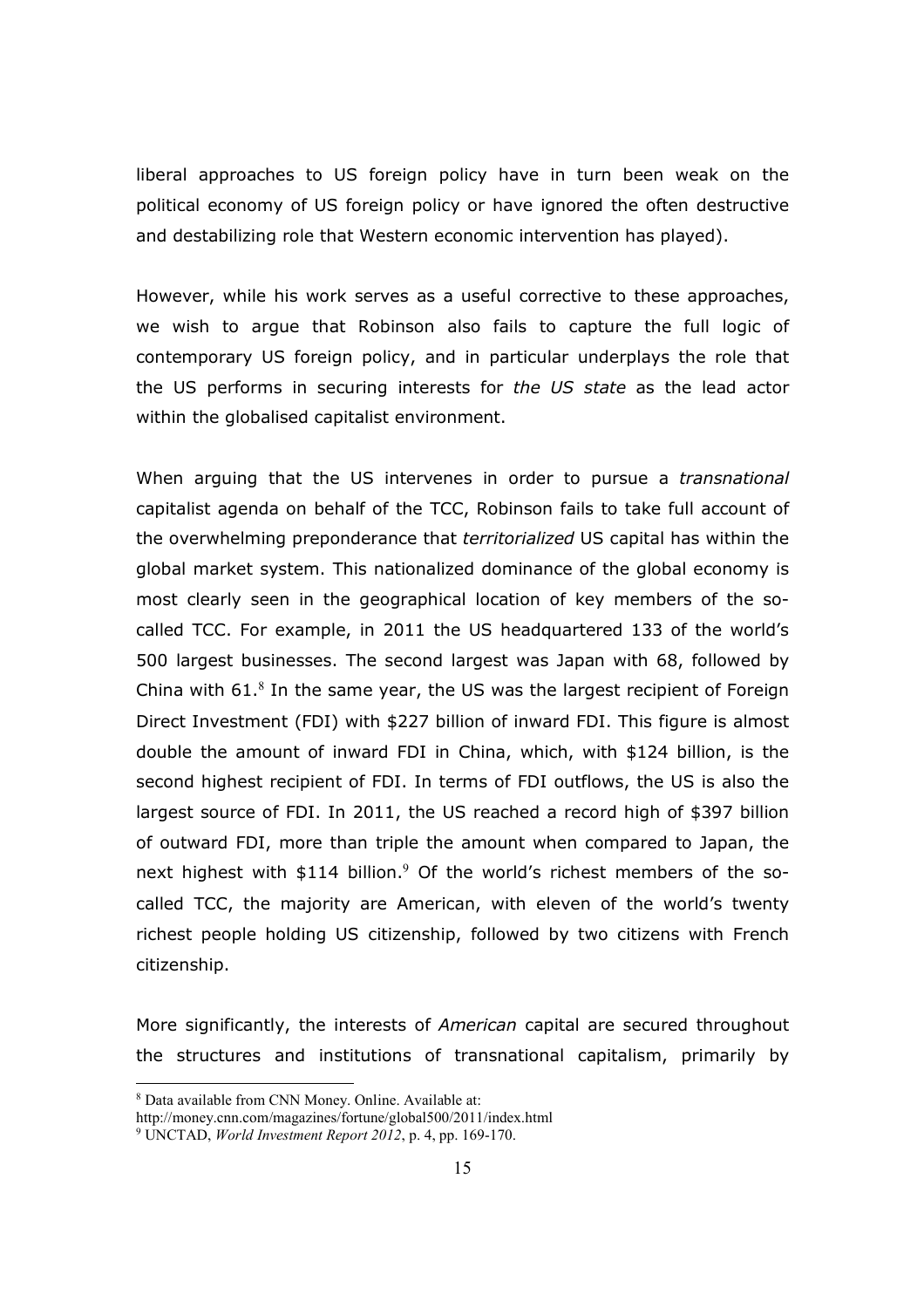ensuring that the preponderance of US market power can be exercised in the absence of any significant restraints. As just one example, US foreign policy has been instrumental in implementing neo-liberalism throughout Latin America, both through its multilateral agreements with states in the region, and its domination of the international institutions that are implementing neo-liberal reforms. The Free Trade of the Americas Act (FTAA) built upon the North American Free Trade Agreement (NAFTA) passed by the US Congress, Canada and Mexico in 1993. NAFTA sought to integrate the economies of North America, Canada and Mexico into a single trading bloc, to dismantle trade barriers, to privatize state-owned industries and to loosen the restrictions on the movement of capital. Like NAFTA, the FTAA seeks to link the economies of all the Latin American nations (with the exception of Cuba) into a single trade bloc. The FTAA is based on a corporate-led model of development that will accelerate post-Cold War neo-liberal reforms of national economies throughout Latin America, and at first glance can be viewed as a classic case of the US acting according to Robinson's logic (i.e., to affect a transnational outcome beneficial to the TCC).

However, the FTAA contains a number of provisions that have strengthened the power of specifically *American* capital, due to the removal of all barriers restraining the sheer preponderance of US market power within the transnational system (informal imperialism).

At the time of its implementation in 2000, the gross domestic product (GDP) of North, Central and South America was \$11,000 billion. However, the US's share of this GDP was 75.7 percent, with Brazil, which was the next largest, at 6.7 percent, Canada's was 5.3 percent while Mexico's was 3.9 percent. The other thirty one nations comprised only 8.4 percent. Per capita GDP in the US was \$30,600 in 2000 while the lowest, Haiti, stood with just \$460.<sup>10</sup> The FTAA and other neo-liberal variants will serve to deepen the already overwhelming power of US capital by dismantling national trade barriers to

<sup>10</sup> *Le Monde Diplomatique,* April 2001.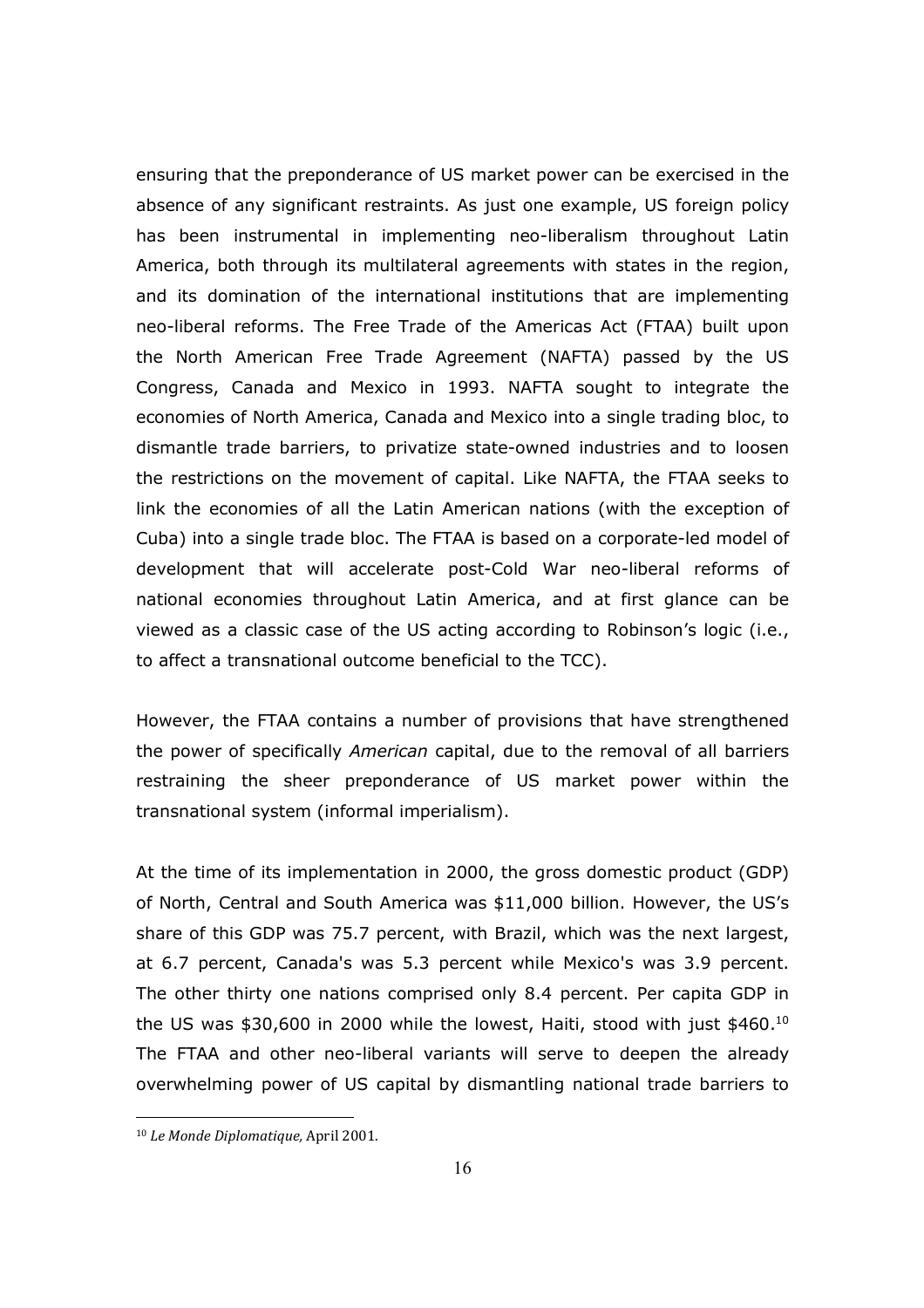allow easier penetration by US capital and US-subsidized exports, the increase in the privatization (and consequent foreign ownership) of state owned industries, and the more rigorous enforcement of the intellectual property rights of (mainly) US corporations.<sup>11</sup> What we have, then, is, subject to resistances, the US state acting to secure a transnational outcome which will benefit a number of capitals and the transnationally orientated elites of the respective nations. But due to both the US preponderance of market power and capital internationalization, this will *primarily* benefit US corporations and capitalists.

This dynamic is brought home most clearly within another context: the US Congress's ratification of the WTO treaty. The WTO is one of the key institutions of global economic governance and is seen by the global capitalist theorists as one of the principal institutional forms for the emergent TNS. However, Section 301 of the US's trade act allows the US Congress to unilaterally reject WTO provisions that may threaten key US industries or economic interests. As Gowan has argued, the US has participated in international economic regimes when it suits its economic interests but US acceptance of WTO jurisdiction is 'conditional upon the WTO's being "fair" to US interests. And all who follow international trade policy know that the word "fair" in this context means serving and defending US economic interests' (Gowan 2004:  $477$ ).<sup>12</sup> Washington thus reserves the right to reject the very free-trade regimes prevailing within the global economy if these regimes threaten key economic interests. This forms of rules-based rejectionism runs counter to the transnationalized theories examined above.

If we extend this argument to US military capacity, it is inaccurate to view the US military apparatus primarily as 'the ministry of war in the cabinet of

<sup>11</sup> Katz, C (2002) 'Free Trade Area of the Americas. NAFTA Marches South, NACLA: Report on the Americas, 4, February, pp.27-31.

<sup>12</sup> Gowan, P. (2004) 'Contemporary Intra-Core Relations and World Systems Theory', *Journal of World System Research*, X: 2, http://jwsr.ucr.edu/archive/vol10/number2/pdf/jwsr-v10n2gsgowan.pdf, p. 447.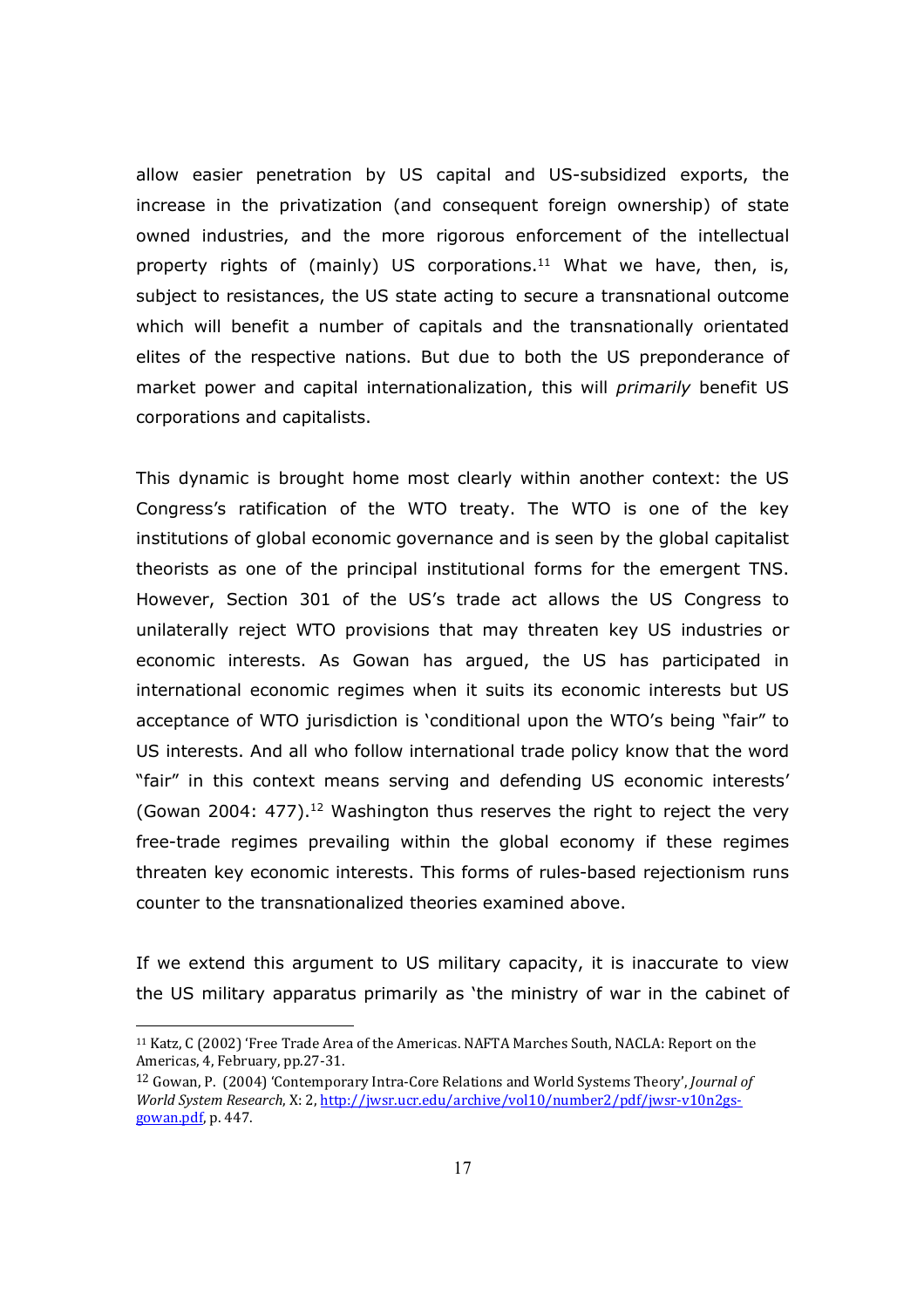an increasingly globally integrated ruling class'. Instead, continued US global military hegemony, whereby it is *the* dominant military power within capitalist globalization (for example, see Barack Obama's quote below), helps to determine the nature and structures of contemporary globalization, including the interactions between different capitals, *so as to reinforce US primacy vis-à-vis potential rivals*. If we take US intervention in the Middle East for example, given the often fragile social basis of a number of the regimes in the region, US power insulates them from both external and internal forms of opposition that further entrenches the importance of US strategic primacy for the prevailing global oil order. Thus, not only have core powers come to rely on US strategic primacy to police the internal conditions necessary to maintain conditions conducive for capitalist social relations, and through which their energy needs are met, the American state also gets to set the agenda as to what constitutes the 'threat' as well as the responses. This threat definition-brigading-pacification equation thus places the US at the heart of strategic policing for the global economy, consolidates the reliance of others on its power projection capacity *as well* as allowing the American state to 'brigade' core powers through mediating the relations between these threats (be they state threats such as a rising China or antisystemic threats such as Al Qaeda type terrorists) and states reliant on US primacy.

Importantly, this is not a reversion to the instrumentalist accounts of interimperial rivalry theorists that we examined above, whereby the US state acts solely to benefit concrete national capitalist interests. Indeed, such theorizations overlook what Nicos Poulantzas called the 'relative autonomy' of the state. By this, Poulantzas meant that the state enjoys a degree of autonomy from the sectoral interests of its capitalist class, as the state's primary function is to reproduce the necessary conditions for the *long-term* functioning of a given society. Given the global interests of the American state that we have sketched above, the structural requirements of the capitalist system as a whole are not necessarily synonymous with the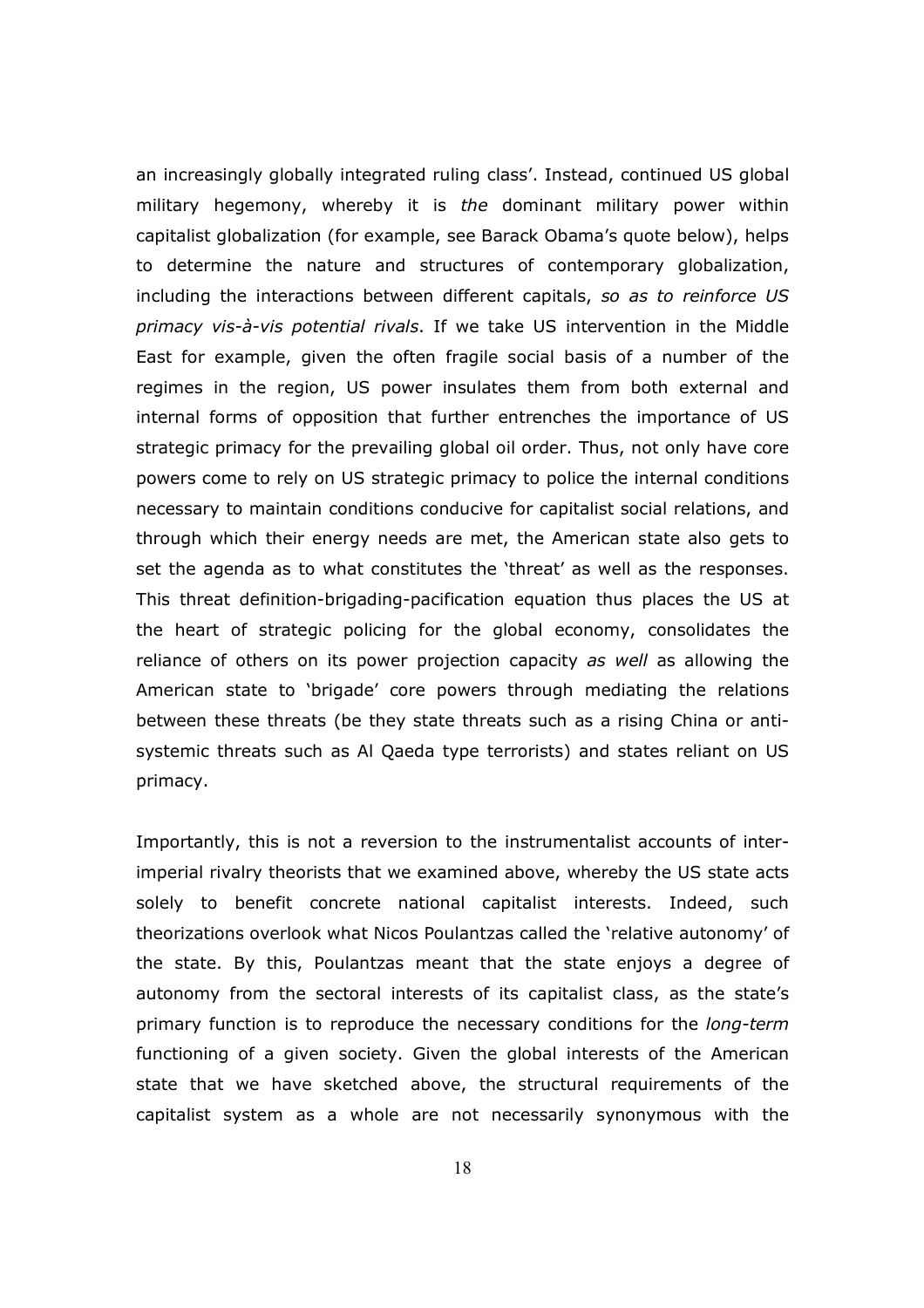interests of sections of the American capitalist class. The state's structural role is thus one of long-term *political* management which could well be compromised by catering too strongly to the interests of a particular sector of capital (for example, oil transnationals). As such, Poulantzas' theory of the relative autonomy of the state serves as a useful corrective to overly instrumentalist accounts that denude the state of any political autonomy free from the immediate requirements of the economic interests of capital (Poulantzas 1978). It also serves as a corrective to analysts that frequently paint a straw-man Marxism that is economically reductionist.

We need to internationalize this notion when examining the American state and this 'relative autonomy' is especially clear given that it has acted as the key hegemonic state within world capitalism throughout the post-war period, and as such has served to underwrite and police the liberal international order within which it enjoys primacy. In so doing, it has developed specific capacities to act for global capitalism as a whole (and not just for American capitalism), and has served both national *and* transnational interests. This 'dual logic' of US foreign policy has seen Washington playing a systemsmaintaining role, which has been widely accepted because the US state has not just been pursuing its own interests at the expense of all its rivals (Lenin's IIR) but has also helped maintain the conditions for the expansion of capital as a system (Kautsky's ultraimperialism).

## **Marxist IR theory and the presidency of Barack Obama: Highlighting continuity in US foreign policy**

The election of the US's first African American president sparked a flurry of opinion that a significant shift in the country's foreign policy was upon us. In contrast to George W. Bush's more bellicose and unilateral approach to international relations, Obama spoke about greater global cooperation to meet the USA's challenges and presented his presidential candidacy on a peaceful platform underpinned by diplomacy. This included advocating the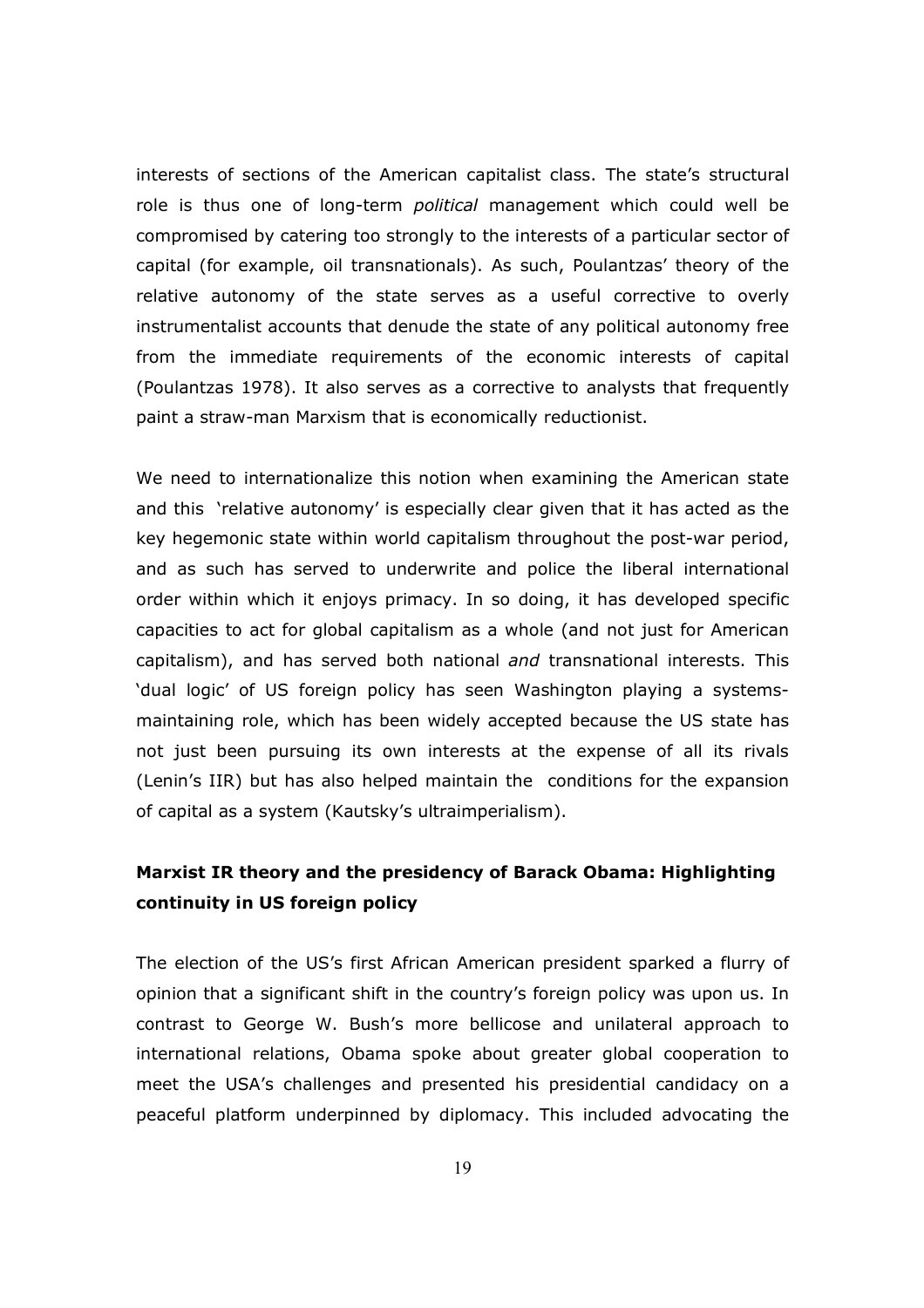cessation of US military involvement in Iraq and his willingness to open dialogue with Iran to address the country's nuclear program (Obama 2007).

There has not, however, been a reality of change in US foreign policy since Obama took office; on the contrary, there is striking continuity. A case in point is the US' continued military engagement across the globe. While Obama has withdrawn the USA's military from Iraq (excluding troops remaining as part of the massive US Embassy in Baghdad), he has nonetheless intensified the US' military campaigns in Afghanistan and, importantly, Pakistan, conflating these zones into a single theatre of operations (termed 'Af-Pak'). Another notable development is the US' increased use of Unmanned Aerial Vehicles (UAVs, more commonly known as drones), most pertinently in Pakistan and Yemen. During Obama's first year in office, US drones killed more people than during the entire presidency of George W. Bush. In 2010 alone, there were 111 drone strikes in Pakistan, compared to nine strikes between 2004 and 2007 (see Lynch 2012).

Further scrutiny reveals other militaristic aspects of Obama's presidency. For example, despite appearing to take a back-seat, the USA has been at the forefront of NATO's military intervention in Libya, which began in early April 2011. By May 5, 2011, the USA had committed 8507 military personnel, 153 aircraft, flown 2000 sorties, expended 228 cruise missiles and dropped 455 bombs. This involvement was markedly higher than the next active coalition force, the UK, which, by May 5, 2011, had committed 1300 personnel, 28 aircraft, flown 1300 sorties, expended 18 cruise missiles and dropped 140 bombs.<sup>13</sup> Global military involvement thus continues to be a central tenet of US foreign policy. As the president correctly stated during his successful campaign for a second presidential term: 'Our military spending has gone up

-

http://www.guardian.co.uk/news/datablog/2011/may/22/nato-libya-data-journalism-operationscountry#data

<sup>&</sup>lt;sup>13</sup> Data available from The Guardian. Online (2011). Available at: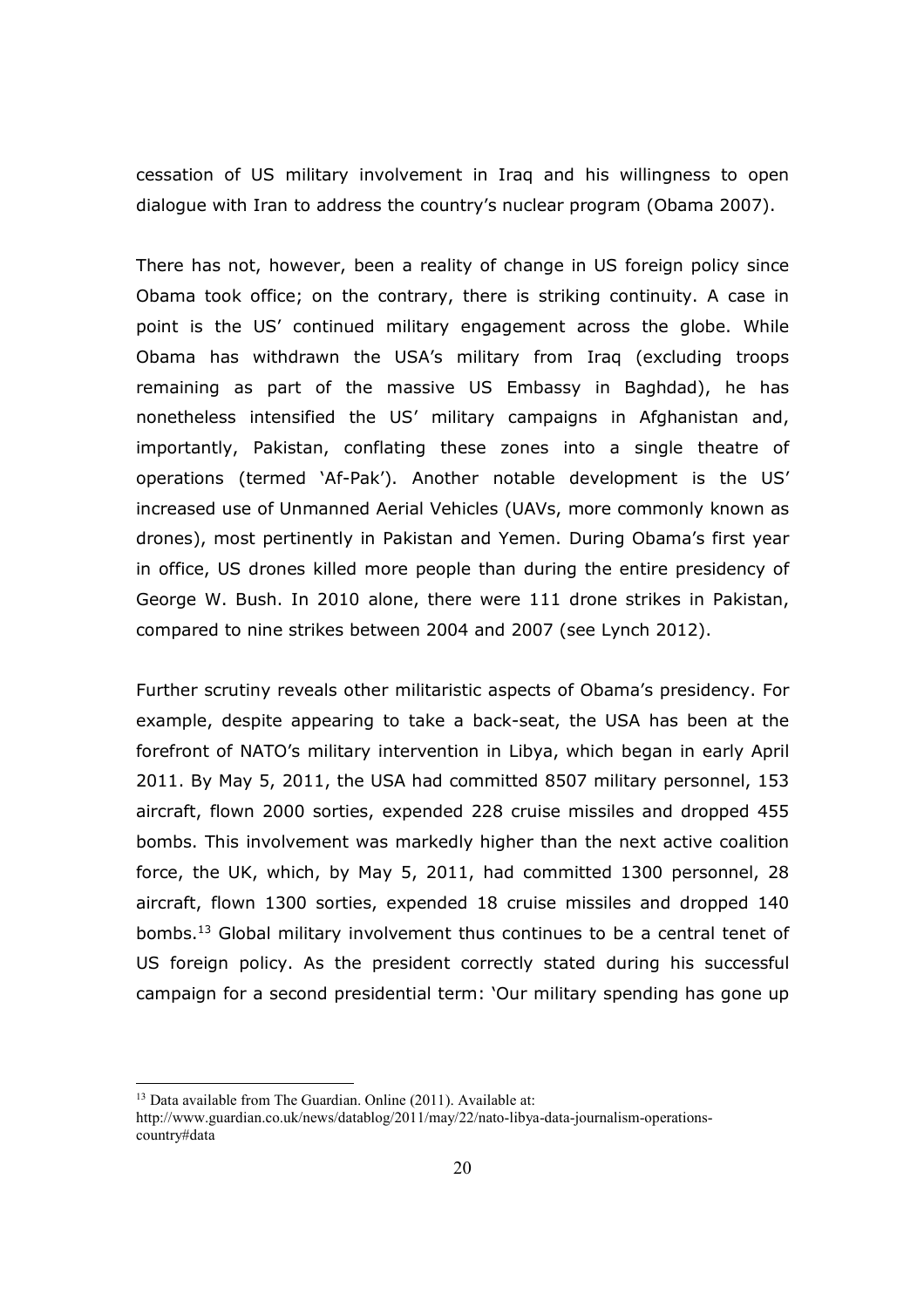every single year that I've been in office', adding that 'we spend more on our military than the next 10 countries combined'.<sup>14</sup>

There are other continuities which can be elucidated between the Bush and Obama presidencies. For example, despite Obama's declared desire to close down the controversial detention center at Guantánamo Bay, it hitherto remains open. And despite earlier indications that diplomacy was central to US policy towards Tehran, under Obama's presidency the US has instead successfully implemented a series of tough economic sanctions against Iran. In this light, the 'dovish' Obama appears distinctly more 'hawkish' than his credentials had previously suggested.

It is important to understand, however, that these continuities extend beyond the Bush-Obama paradigm. For instance, the long tradition in US foreign policy of supporting the overthrow of democratically elected, left-wing governments – which, as noted above, are often deemed inimical to US political and economic interests – is also being upheld by the Obama administration. Despite initial comments opposing a military coup in 2009 which deposed Honduras' leftist, democratically elected president, Manuel Zelaya, Obama has refused to suspend US financial assistance to the Honduran military and police. In fact, rather than oppose the coup, Obama increased requested military aid to Honduras in 2012.<sup>15</sup> With clear historical parallels, since the coup Honduras' security forces have been responsible for a surge in human rights violations, directed against opponents of the coup, journalists, small farmers and other citizens.

Furthermore, despite the global economic crisis, Obama has not significantly recalibrated the US' neo-liberal economic model. As noted above, this model, pushed by the USA both at home and abroad, is the preferred economic

<sup>&</sup>lt;sup>14</sup> Obama, quoted in The Huffington Post (2012). Online. Available at:

http://www.huffingtonpost.com/2012/10/23/military-spending-obama-romney\_n\_2006266.html <sup>15</sup> See, for example, The Guardian. Online. Available at:

http://www.guardian.co.uk/commentisfree/cifamerica/2012/mar/22/democrats-press-obama-us-complicityhonduras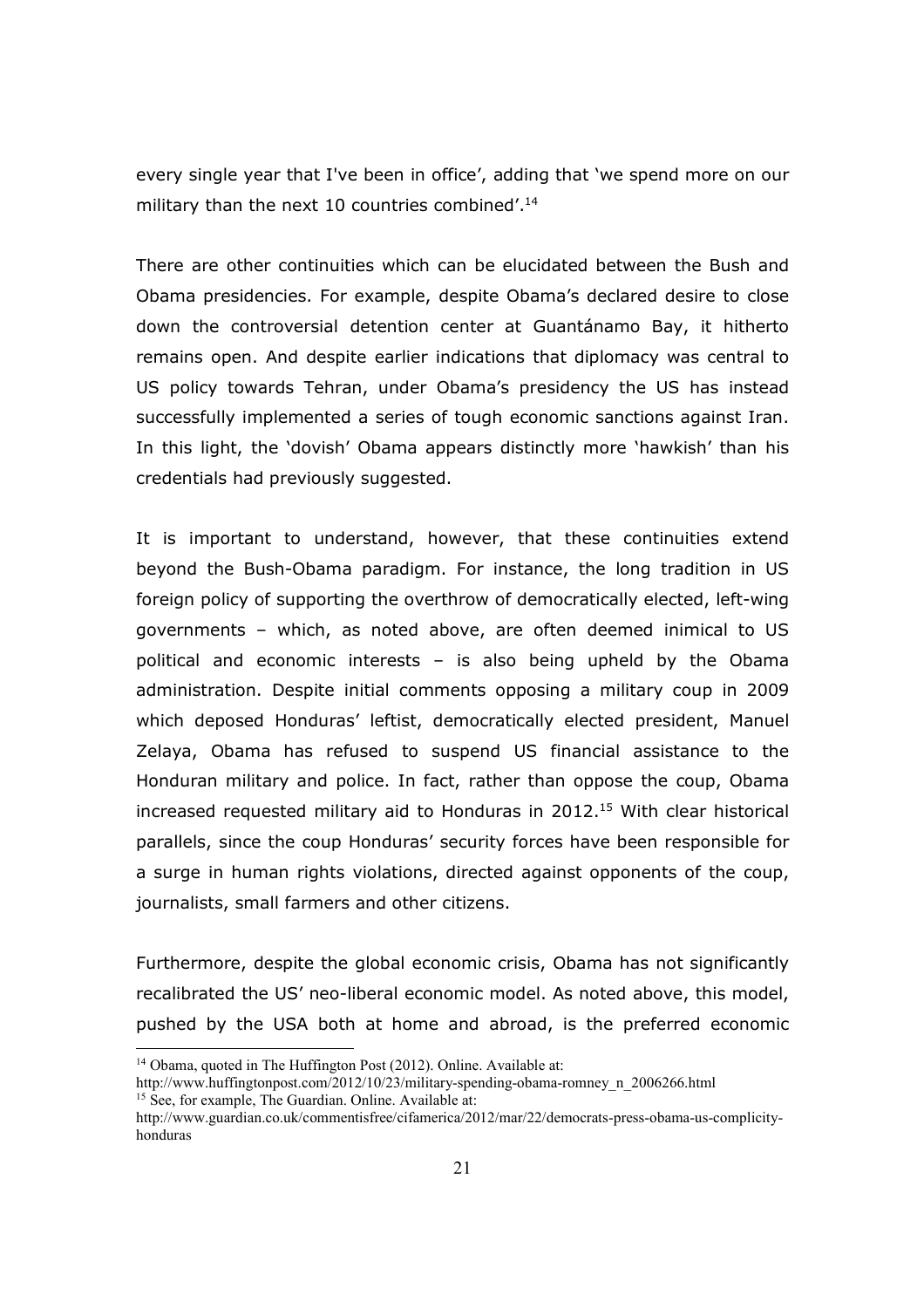system of business elites, the main benefactors of neo-liberal economics. One explanation for the persistence of neo-liberal economics is that the Obama administration and business elites have maintained close and influential links. This observation is made clear when one considers how Obama has funded his presidential election campaigns. As Ali (2010: 32) points out, during the 2008 campaign, Obama not only raised much more money than his Republican rival, Senator John McCain, but the majority of Obama's campaign funds were realized through large corporate donations. 'The donors', writes Ali (ibid.), 'included some of Wall Street's finest, investing in their futures: Goldman Sachs (\$994,795), Microsoft (\$833,617), UBS AG (\$543,219), Lehman Brothers, in 2007 (\$318,467), JP Morgan Chase (\$695,132). There were also substantial donations from Time-Warner, IBM, Morgan Stanley, General Electric, Exxon, Google; three top-drawer law firms coughed up \$15.8 million'.

In light of the above developments, the hope for a discernible change in US foreign policy under Obama's presidency has thus atrophied, however sincere one believes the president's desire for change to be. Indeed, Obama's time in office aptly illustrates the structural confines of a well-entrenched political system, including the ambivalence of public opinion, opposition in the US Congress to meaningful change and a powerful and influential system of corporate lobbying. The constraints of the international political system further compound the restrictions faced by president Obama. The argument we conclude with, then, is that the continuity of US foreign policy after the election of Barack Obama, a US president widely presumed to be progressive in his outlook, has further highlighted the utility of critical IR theories in understanding US foreign policy.

#### **Conclusion**

In conclusion, this chapter has highlighted contending theories of imperialism which is the primary concept utilized by Marxism to analyze the global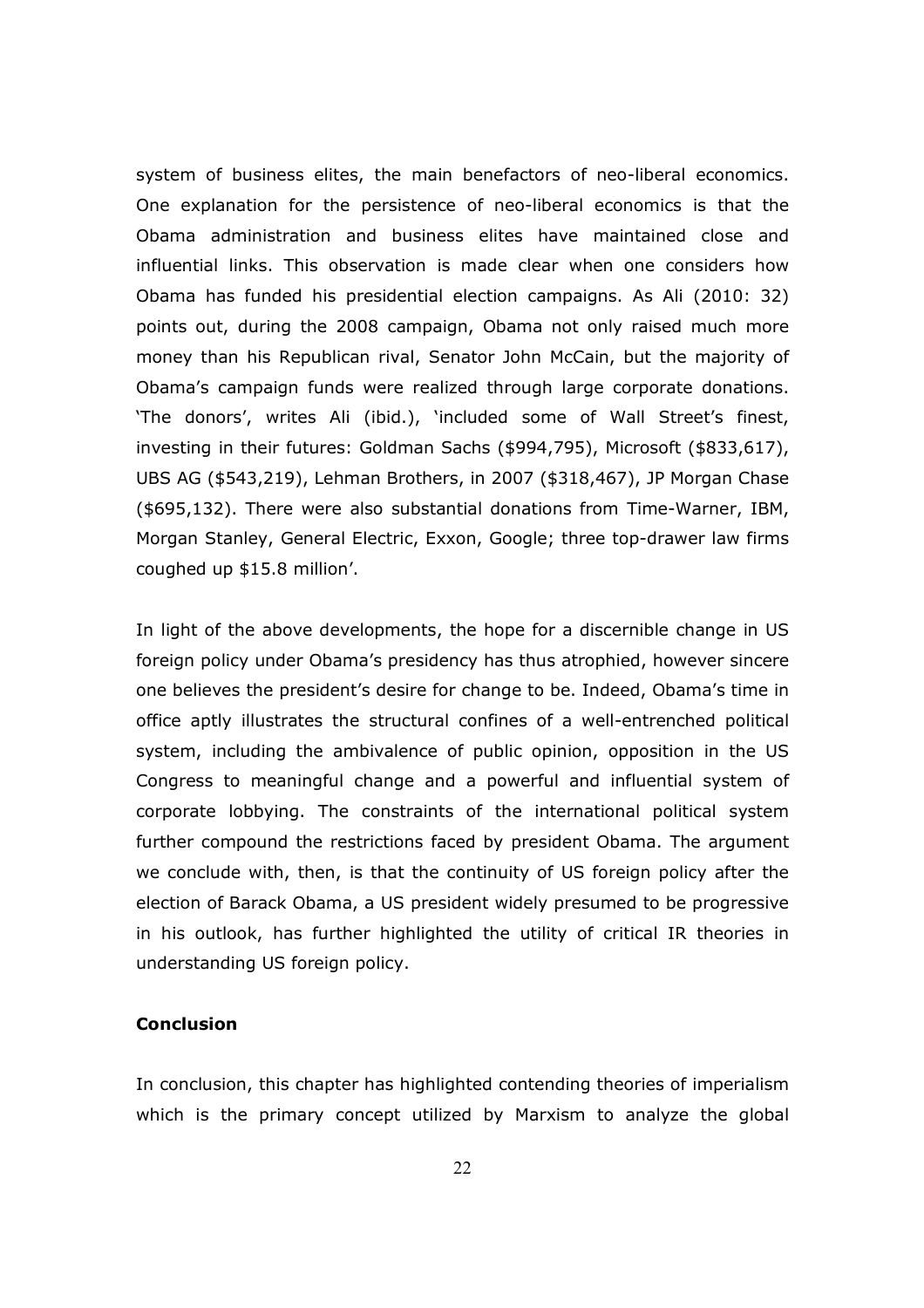economy and interstate relations. We have attempted to draw out the salient points in relation to US foreign policy. Throughout the post-war order and up to the present day there are of course numerous debates among US foreign policy elites as to the precise strategies that should be pursued. However, there seems to be very little divergence over the objectives of US foreign policy: the continuation of American political, military and economic hegemony which has (so far) been fairly beneficial to *all* core capitalist states. We are thus at a strange place in the world, whereby we have a dual logic at work in US foreign policy: on the one hand, it must manage its own national interests while correlating these with the interests of its subordinate, but nonetheless *potential* rivals. This in turn places the US in a bind in many ways. As new security threats emerge and economic competition intensifies so does the temptation to use its primacy to pursue a more narrow or unilateral order. This in turn threatens the very order that the US was instrumental in creating and that has served its own interests well. However, if it chooses to work within the rules-based order there is the ever present threat that others may attempt to constrain American power, or what Kagan has termed a Gulliver complex whereby the sleeping giant is constrained by a thousand multilateral strings (Kagan 2003).

At present, many analysts are analyzing the US as an Empire in decline and it does seem that the quagmire in Iraq, whereby a ragtag insurgency effectively blunted the multi-billion dollar US military machine, and the ongoing problems in the Anglo-Saxon hyper-liberal financial markets do point to the decline of American power. Is the US in decline? Many critical theorists celebrate a potential hegemonic transition to China. Whether this is in fact desirable is outside the purview of this chapter. However, if US decline is inevitable, what would a post-American world look like: what comes after America?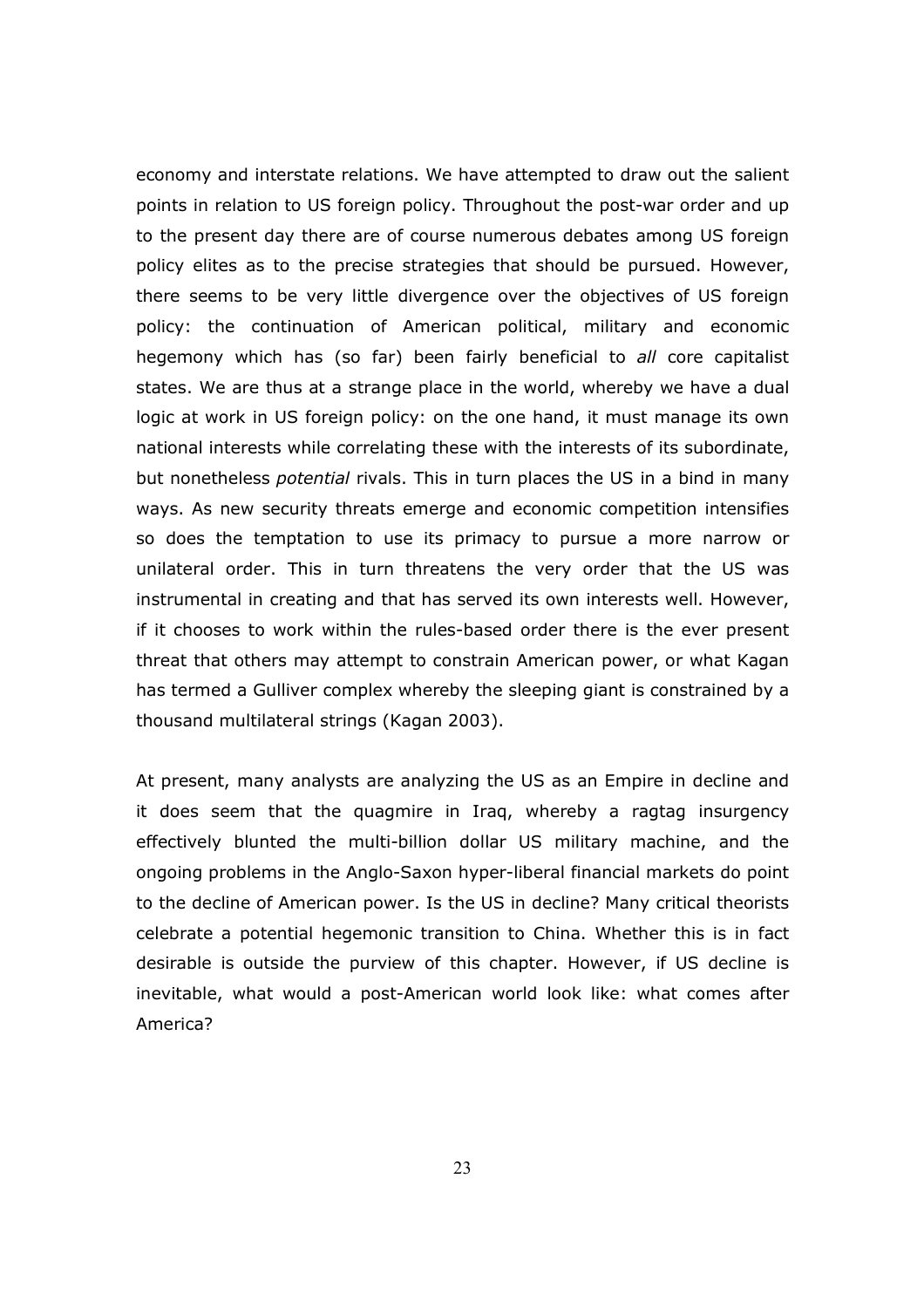#### **Further Reading**

Stokes, D & Cox, M (eds.) (2012) *US Foreign Policy,* Oxford: Oxford University Press.

Kolko, G (2006) *The Age of War: The United States Confronts the World*, Colorado: Lynne Rienner.

Harvey, D (2003) *The New Imperialism,* Oxford: Oxford University Press

Brewer, A (1991) *Marxist Theories of Imperialism: A Critical Survey*, London: Routledge.

Rupert, M & Smith, H (eds.) (2002) *Historical Materialism and Globalization*, London: Routledge.

Herman, E & Chomsky, N (1988) *Manufacturing Consent: The Political Economy of the Mass Media*, New York: Verso Press.

Blum, W (1986) *Killing Hope. US Military and CIA Interventions Since World War II,* Monroe: Common Courage Press.

William Domhoff, G (2001) *Who Rules America?: Power and Politics in the Year 2000*, New York: Mayfield.

Panitch, L and Gindin, S (2003) *Global Capitalism and American Empire,*  London: Merlin Press.

Gowan, P (1999) *The Global Gamble: Washington's Bid for World Dominance*, London: Verso.

#### **Websites**

http://www.gwu.edu/~nsarchiv/. The National Security Archive provides a great deal of declassified documentation relating to US foreign and security policy, and its role throughout the world.

http://www.democracynow.org/ *Democracy Now!* is a national, daily, independent, award-winning news program hosted by journalists Amy Goodman and Juan Gonzalez. Pioneering the largest public media collaboration in the U.S.

http://www.hrw.org/, http://www.amnesty.org. Human Rights Watch and Amnesty International are at the forefront of documenting the end results of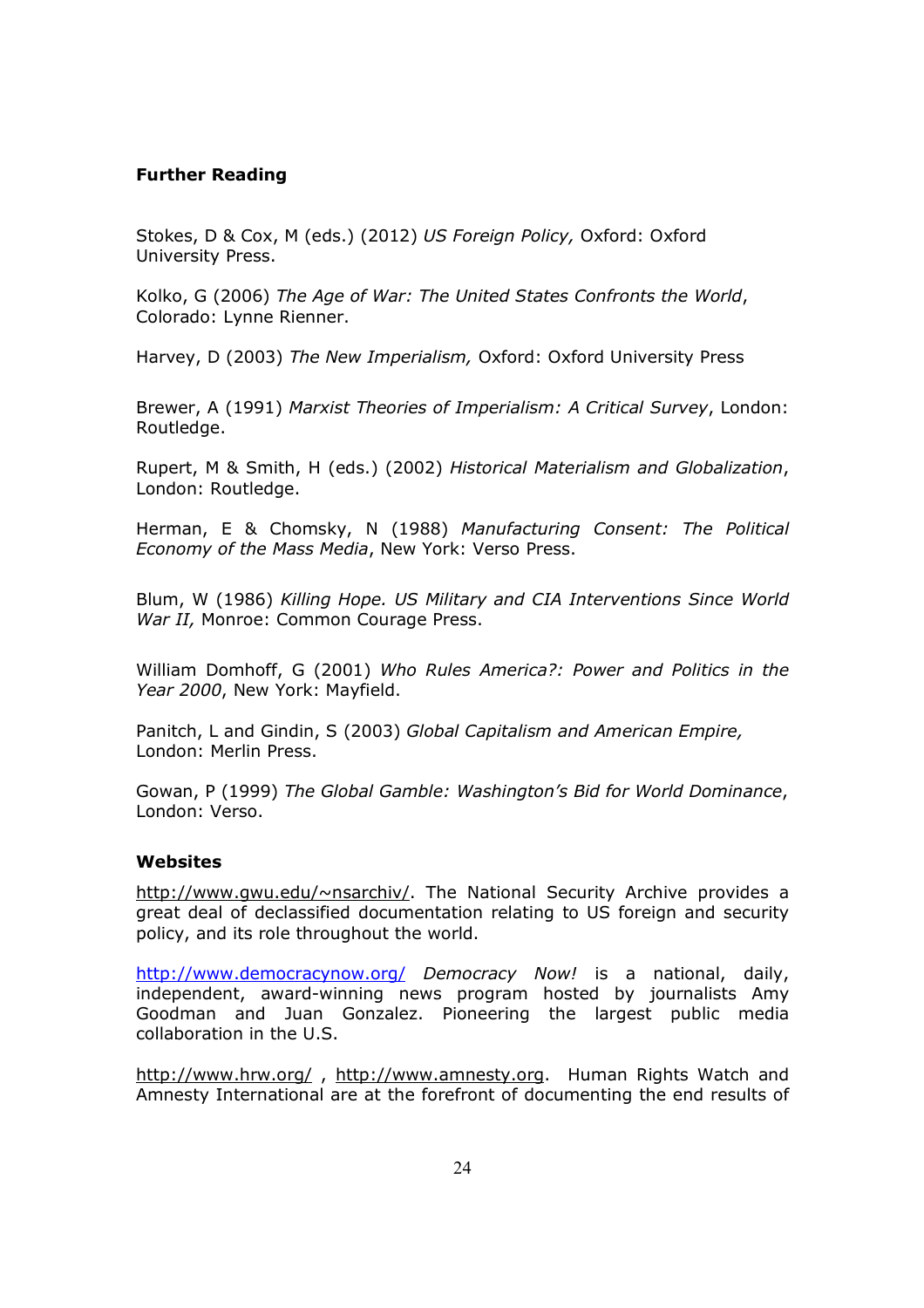various states security policies. Their reports can provide excellent empirical material for research purposes.

http://monthlyreview.org/ . The Monthly Review has a good selection of critical analyses from a Marxist perspective. .

http://www.zmag.org/ZNET.htm. ZNet has a good selection of critical approaches.

#### **References**

Ali, T. (2010) *The Obama Syndrome: Surrender at Home, War Abroad,*  London: Verso.

Foster, J. (2003) 'The New Age of Imperialism', *Monthly Review*, 55:3.

Gallagher, J and Robinson, R. (1953) 'The Imperialism of Free Trade' *The Economic History Review*, VI:1 http://www.mtholyoke.edu/acad/intrel/ipe/gallagher.htm

Gowan, P. (2004) 'Contemporary Intra-Core Relations and World Systems Theory', *Journal of World System Research*, X: 2. Online. Available at: http://jwsr.ucr.edu/archive/vol10/number2/pdf/jwsr-v10n2gs-gowan.pdf

Hardt, M & Negri, A. (2000) *Empire*, Cambridge, Mass.: Harvard University Press.

Kagan, R. (2003) *Of Paradise and Power: America and Europe in the New World Order,* New York: Knopf.

Lenin, V. I. 'Imperialism, the Highest Stage of Capitalism'. Online. Available at: http://www.wutsamada.com/msu/IAH206/imperialism.html

Lynch, T. J. (2012) 'Obama and the third Bush term: towards a typology of Obama studies', *International Affairs,* 88: 5.

Miliband, R. (1969) *The State in Capitalist Society,* New York: Basic Books.

Obama, B (2007) 'Renewing American Leadership', *Foreign Affairs*, 86: 4.

Poulantzas, N. (1978) *Classes in Contemporary Capitalism*, New York: Schocken Books.

Robinson, R. (2004) *A Theory of Global Capitalism: Production, Class and State in a Transnational World,* Maryland: John Hopkins University Press.